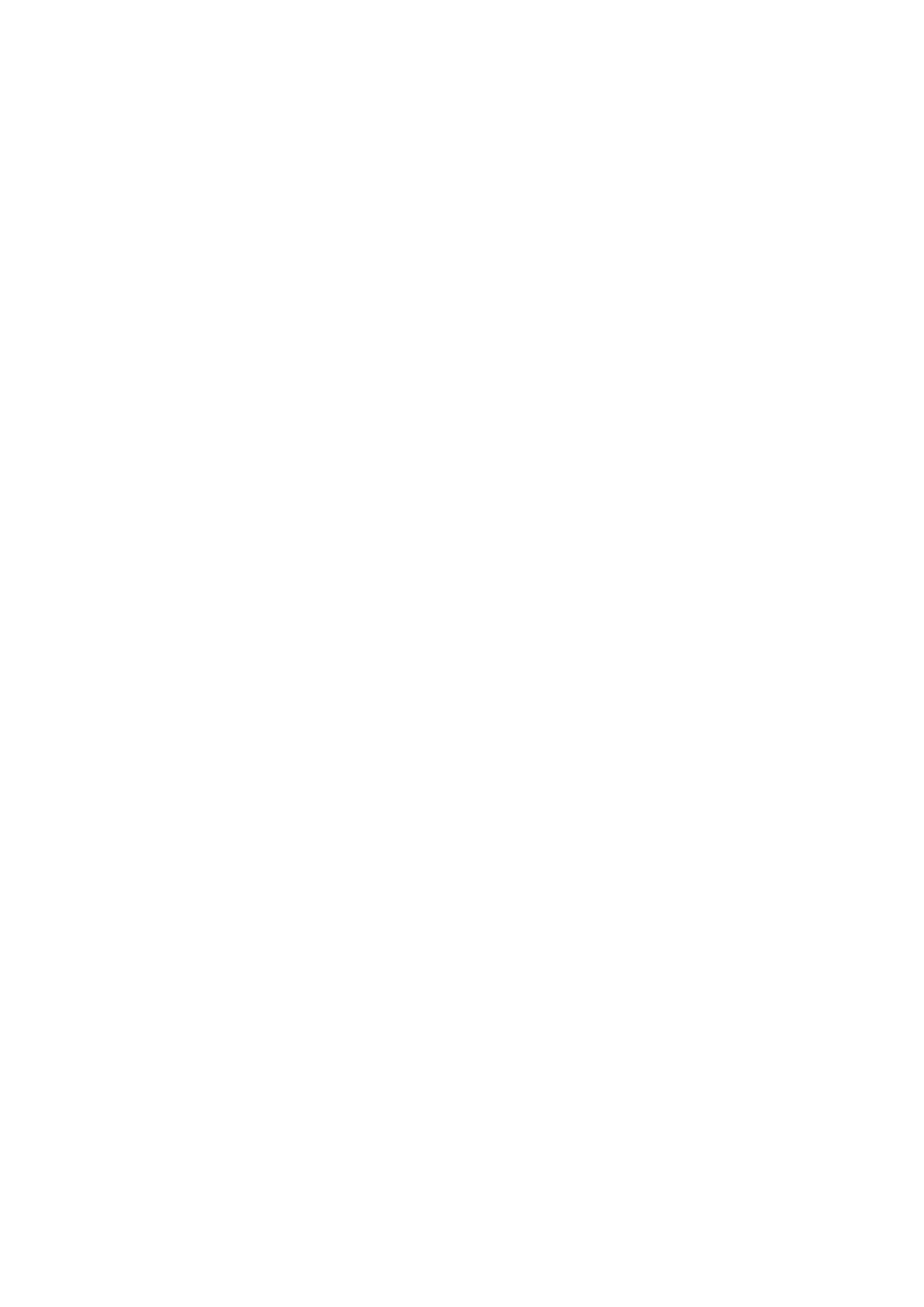## **Note**

This census of services for women affected by the corrections system was compiled as part of the **Keeping Women out of Prison Coalition** (KWOOP) Coalition research study. The full report of the study data is contained in Profile of women in prison in NSW: Part A. A snapshot.

*Profile of women in prison in NSW Part B. Census of services for women affected by the corrections system* is a comprehensive compilation of support services for women in NSW affected by the corrections system. Information on the nature and scope of each of these services was sought by way of internet searches, telephone calls and emails.

KWOOP is auspiced by the Sydney Community Foundation and members include the following:

- The Sydney Community Foundation Zonta Club of Sydney (SCF) through its Keeping Women out of Prison (KWOOP), By My Side, and Sydney Women's Funds
- Community Restorative Centre (CRC) through The Miranda Project
- Dress for Success Sydney
- SHINE for Kids
- Women's Justice Network
- 
- UTS Australian Centre for Public and Population Health Research
- Corrective Services NSW
- Justice NSW
- Kathleen York House
- UNSW School of Social Sciences
- Individual Academics and Experts

ISBN: B 978-0-6480639-5-7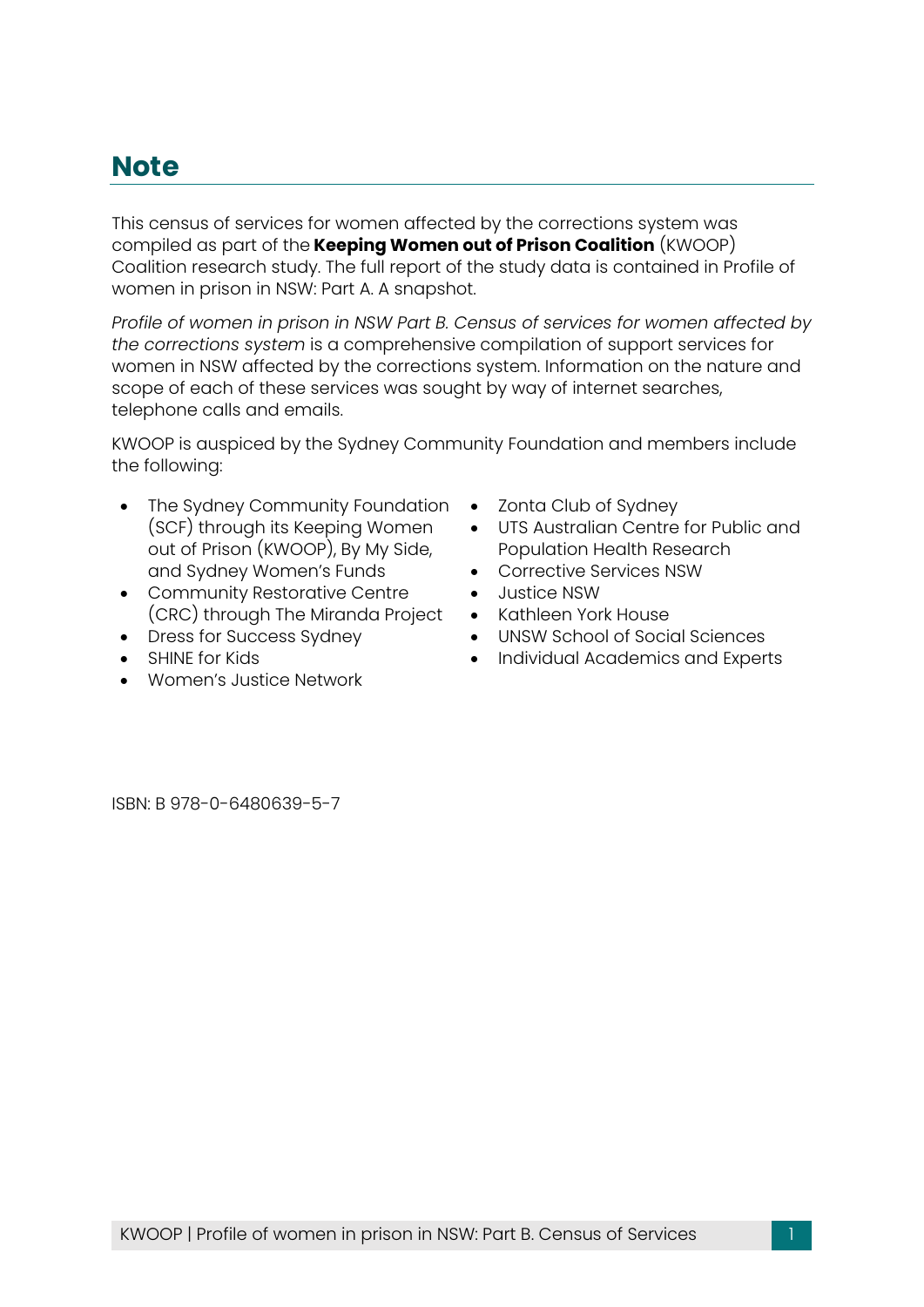# **Glossary and abbreviations**

#### **Table 1: Glossary of terms**

| <b>Term</b>          | Meaning                                                                                                                                                                                                                                                                                                                                                                                                                                                                                           |
|----------------------|---------------------------------------------------------------------------------------------------------------------------------------------------------------------------------------------------------------------------------------------------------------------------------------------------------------------------------------------------------------------------------------------------------------------------------------------------------------------------------------------------|
| Indigenous           | Aboriginal and/or Torres Strait Islander                                                                                                                                                                                                                                                                                                                                                                                                                                                          |
| $Non-$<br>Indigenous | Neither Aboriginal nor Torres Strait Islander                                                                                                                                                                                                                                                                                                                                                                                                                                                     |
| Remand               | Adults refused bail who are remanded in custody pending<br>future court action. Includes persons granted bail but unable to<br>meet conditions, persons refused police bail and remanded in<br>custody in a gazetted correctional centre and persons on<br>remand being managed as correctional patients under the<br>Mental Health (Forensic Provisions) Act 1990.                                                                                                                               |
| Sentenced            | Adults on whom the courts have imposed custodial sentence(s)<br>for proven offence(s). This category includes persons returned<br>to custody after breaching parole and forensic patients as per<br>the Mental Health (Forensic Provisions) Act 1990 (that is, persons<br>found unfit to be tried and persons found not guilty due to<br>mental illness). Persons on remand for one or more offences<br>and sentenced for one or more offences are deemed to have a<br>legal status of sentenced. |
| Total women          | All women (non-Indigenous, Indigenous and unknown).                                                                                                                                                                                                                                                                                                                                                                                                                                               |
| Unknown              | Indigenous status unknown                                                                                                                                                                                                                                                                                                                                                                                                                                                                         |

#### **Table 2: Abbreviations**

| Term          | Meaning                                           |
|---------------|---------------------------------------------------|
| ABS           | Australian Bureau of Statistics                   |
| <b>BHOP</b>   | <b>Boarding House Outreach Project</b>            |
| <b>BOCSAR</b> | Bureau of Crime Statistics and Research           |
| <b>CESPHN</b> | Central and Eastern Sydney Primary Health Network |
| CRC.          | <b>Community Restorative Centre</b>               |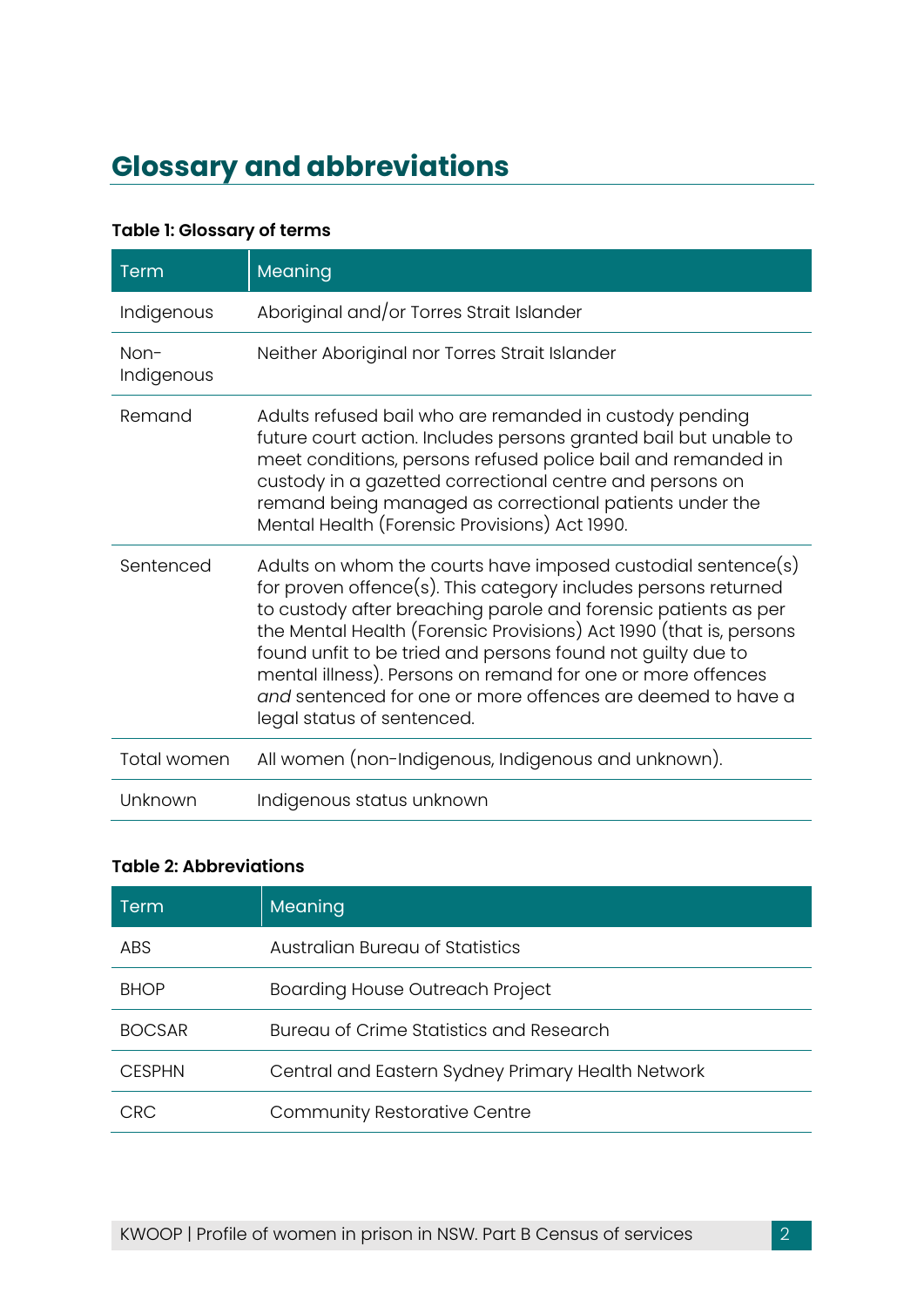| Term          | Meaning                                                                                               |
|---------------|-------------------------------------------------------------------------------------------------------|
| <b>CSNSW</b>  | Corrective Services NSW (since July 2019, a division of the<br>Department of Communities and Justice) |
| ERS           | <b>Extended Reintegration Service</b>                                                                 |
| <b>FACS</b>   | Family and Community Services (since July 2019, part of the<br>Department of Communities and Justice) |
| <b>FPI</b>    | <b>Funded Partnership Initiative</b>                                                                  |
| <b>GHSH</b>   | Going Home Staying Home                                                                               |
| <b>ITS</b>    | <b>Initial Transitional Support</b>                                                                   |
| <b>KWOOP</b>  | Keeping Women out of Prison Coalition                                                                 |
| <b>MSO</b>    | Most serious offence                                                                                  |
| <b>NGOTGP</b> | Non-Government Organisation Treatment Grants Program                                                  |
| <b>NPHS</b>   | Network Patient Health Survey Report                                                                  |
| <b>PHN</b>    | <b>Primary Health Network</b>                                                                         |
| <b>SHS</b>    | <b>Specialist Homelessness Services</b>                                                               |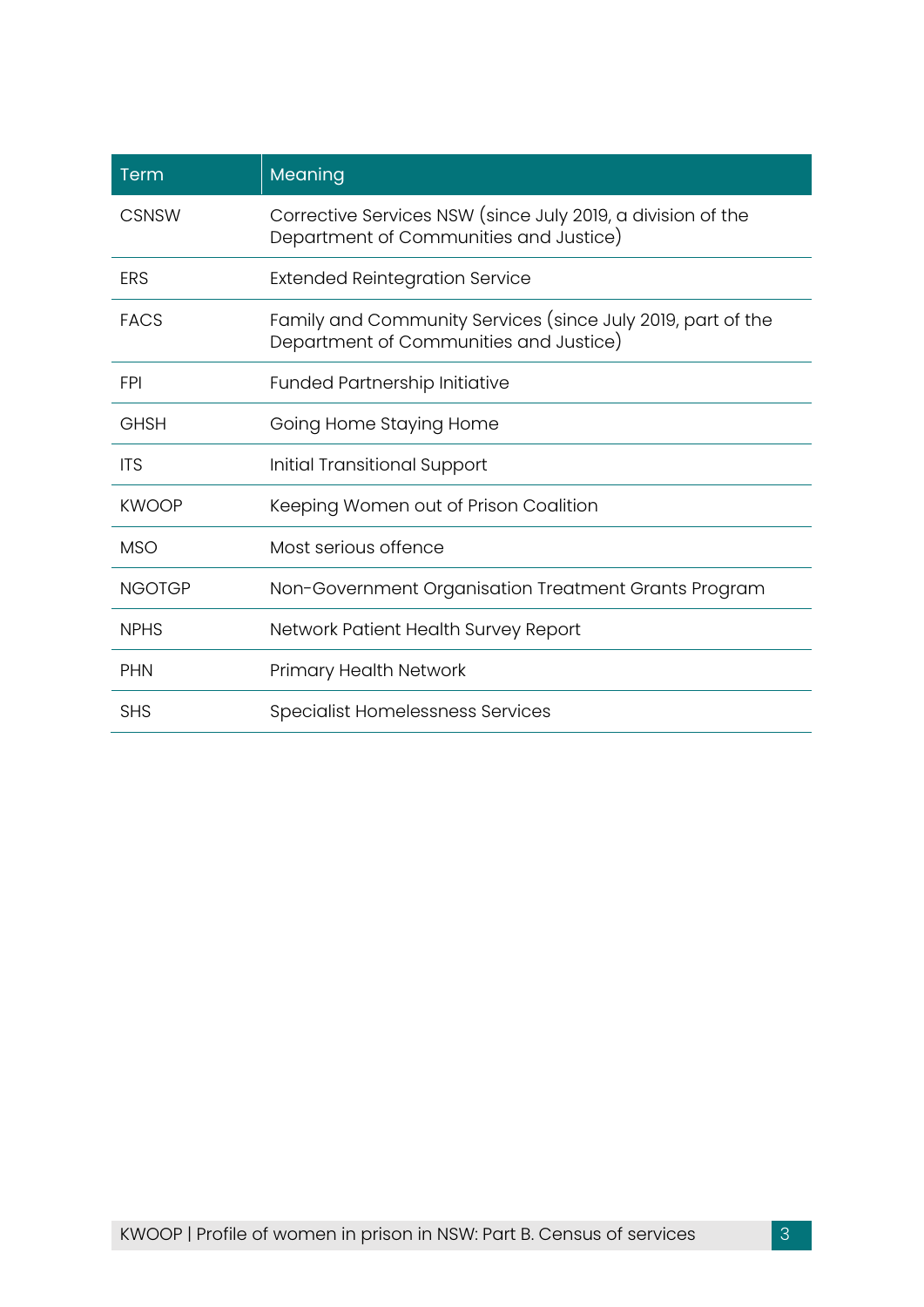## **List of community sector services in alphabetical order**

#### **Arbias in conjunction with the Australian Community Support Organisation (ACSO)**

| Name of service                                                    | <b>Initial Transition Service</b>                                                                                                                                                                                                |
|--------------------------------------------------------------------|----------------------------------------------------------------------------------------------------------------------------------------------------------------------------------------------------------------------------------|
| Type of service                                                    | Short-term case management                                                                                                                                                                                                       |
|                                                                    | ITS is a 12 week program supporting people with a<br>medium-high or high LSI-R to successfully reintegrate into<br>their communities and comply with their parole orders by<br>linking them with support services in their area. |
| Post-release or<br>generalist                                      | Post-release                                                                                                                                                                                                                     |
| Location and service<br>area                                       | Bathurst, Campbelltown, Kempsey, Dubbo, Lismore,<br>Wollongong, Mt Druitt, Wagga Wagga, Parramatta,<br>Wyong, Leichhardt, Taree, Lake Macquarie, Goulburn,<br>Grafton, Gosford, Nowra                                            |
| Capacity $-$ no. of<br>clients                                     | 628                                                                                                                                                                                                                              |
| <b>Eligibility criteria for</b><br>clients including<br>exclusions | Medium-high or high LSI-R                                                                                                                                                                                                        |
| Number of staff                                                    | <b>NA</b>                                                                                                                                                                                                                        |
| <b>Referral sources</b>                                            | Community Corrections-voluntary                                                                                                                                                                                                  |
| Data collection/<br>evaluation                                     | <b>NA</b>                                                                                                                                                                                                                        |
| <b>Funding sources</b>                                             | Corrective Services NSW (CSNSW) - Funded Partnerships<br>Initiative (FPI)                                                                                                                                                        |
| Per annum funding                                                  | \$1,981,154                                                                                                                                                                                                                      |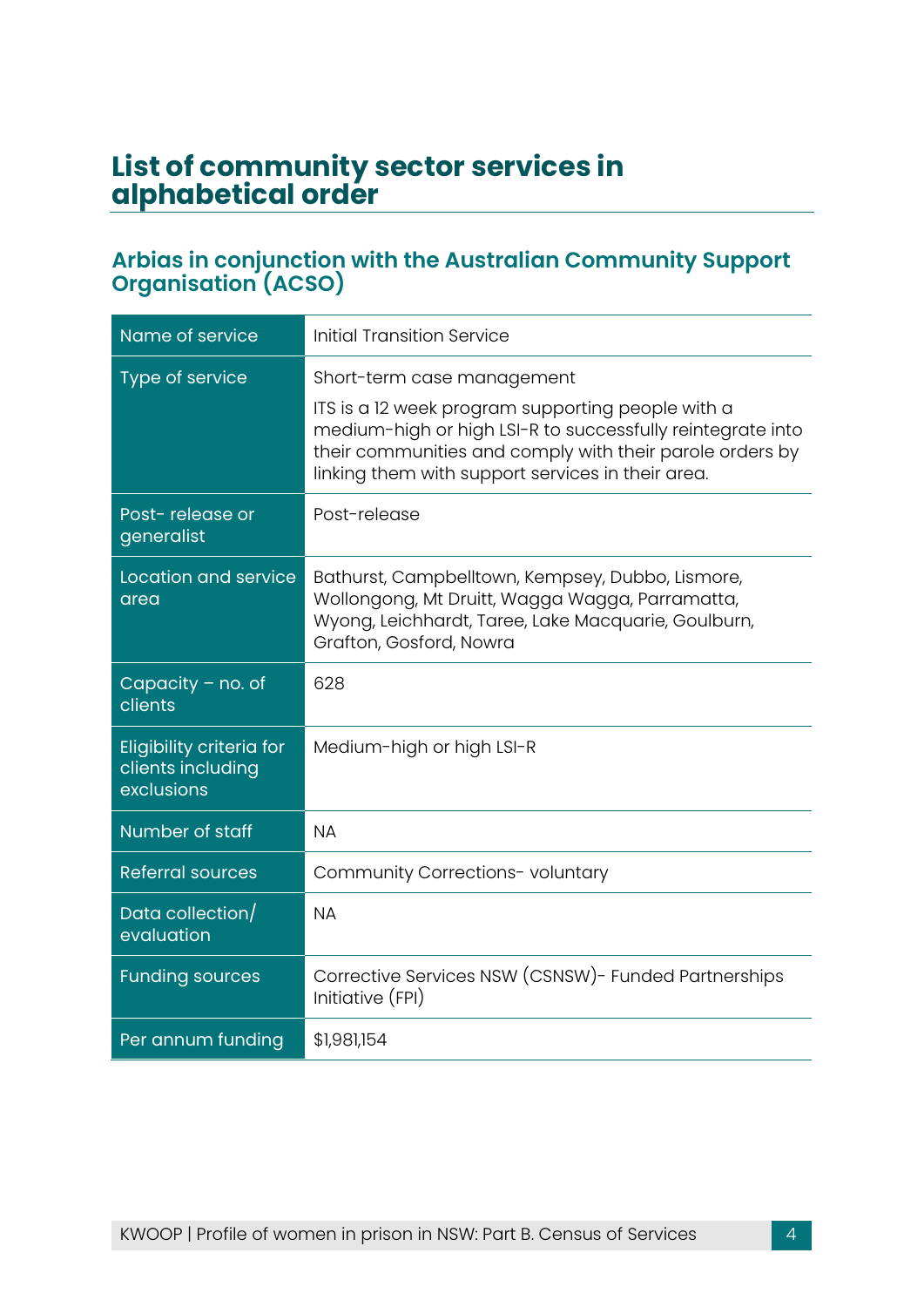#### **Barnardo's Australia**

| Name of service                                                    | <b>Beyond Barbed Wire</b>                                                                                                                                                                                                                                                                                                                                                                                                                                                                                                                                                                                                                                               |
|--------------------------------------------------------------------|-------------------------------------------------------------------------------------------------------------------------------------------------------------------------------------------------------------------------------------------------------------------------------------------------------------------------------------------------------------------------------------------------------------------------------------------------------------------------------------------------------------------------------------------------------------------------------------------------------------------------------------------------------------------------|
| Type of service                                                    | Multiple support services<br>Short-stay housing<br>$\bullet$<br>Social enterprise - Coffee Van<br>$\bullet$<br>Case Management<br>٠<br>Mentoring Program<br>$\bullet$<br>Parenting Capacity programs in community and<br>Wellington Correctional Centre<br>Works Release Program<br>$\bullet$<br>Work Placements for women in the Community<br>Education and training opportunities<br>$\bullet$<br>Court Support<br>٠<br>Supported referrals and advocacy services<br>Professional and Community education<br>٠                                                                                                                                                        |
| Post-release or<br>generalist                                      | Supporting mothers in contact with the criminal justice<br>system; pre and post release                                                                                                                                                                                                                                                                                                                                                                                                                                                                                                                                                                                 |
| Location and service<br>area                                       | Based in Wellington, but covers Western NSW                                                                                                                                                                                                                                                                                                                                                                                                                                                                                                                                                                                                                             |
| Capacity $-$ no. of<br>clients                                     | 25 mothers plus their children                                                                                                                                                                                                                                                                                                                                                                                                                                                                                                                                                                                                                                          |
| <b>Eligibility criteria for</b><br>clients including<br>exclusions | Female<br>1.<br>2.<br>Is pregnant or has children;<br>3.<br>Is in contact with criminal justice system. This includes<br>a woman who:<br>has committed a previous offence and is at risk of<br>$\bullet$<br>incarceration;<br>is currently incarcerated and close to release;<br>recently released from a Correctional Centre;<br>is currently released on bail conditions or with a bond;<br>Is currently released on probation;<br>Is currently released on a suspended sentence<br>$\bullet$<br>Planning to live or are now living in Western NSW<br>4.<br>5.<br>Willing to engage and work with the Barnardos BBW<br>Mentor program $-$ this is a voluntary service |
| Number of staff                                                    | $\overline{4}$                                                                                                                                                                                                                                                                                                                                                                                                                                                                                                                                                                                                                                                          |
| <b>Referral sources</b>                                            | Community Offender Services, Justice, self, family &<br>friends, other community organisations and agencies.                                                                                                                                                                                                                                                                                                                                                                                                                                                                                                                                                            |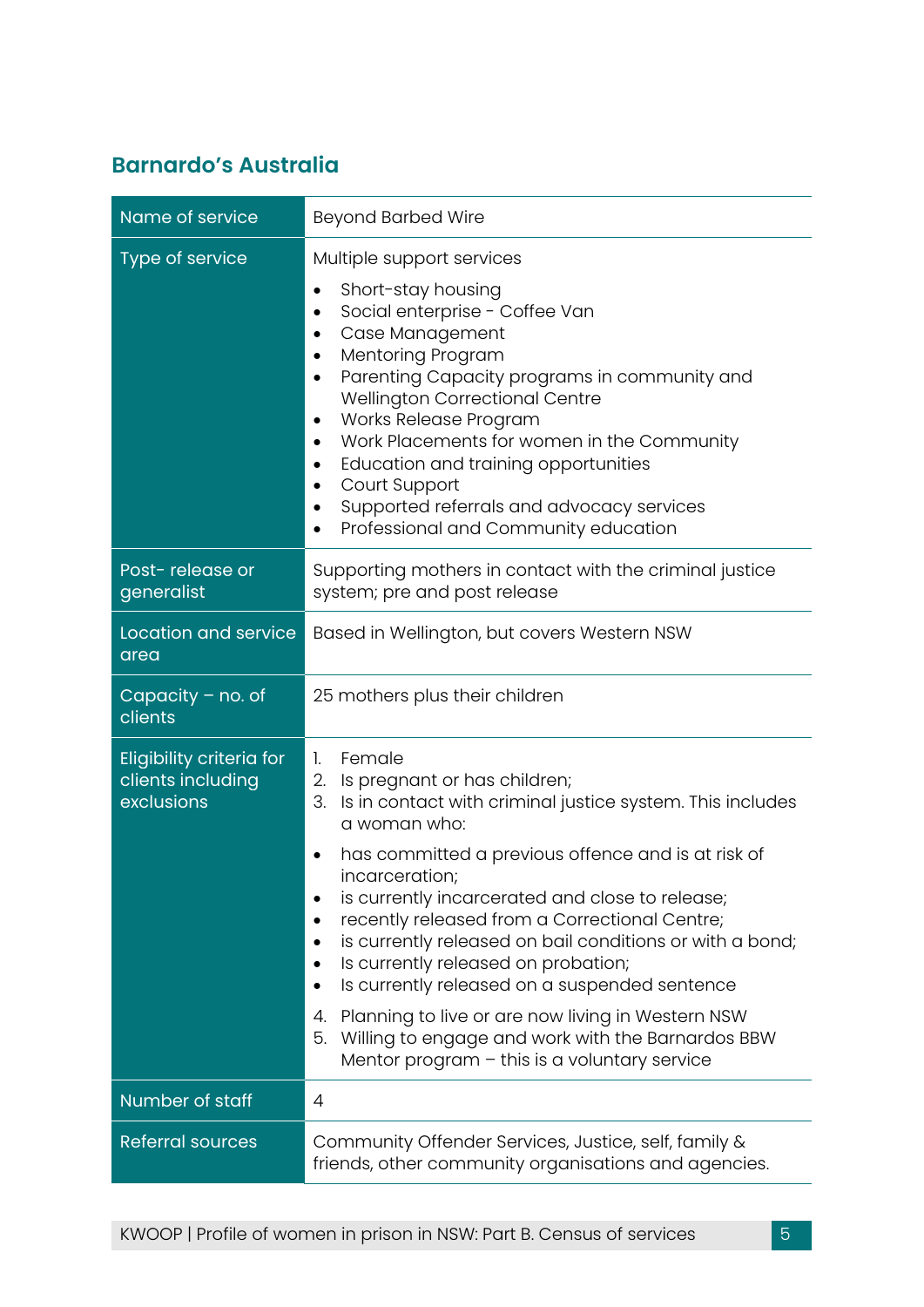| $\sqrt{\frac{1}{100}}$ Data collection<br>evaluation | Western Research Institute has done an evaluation which<br>found that in a four year period only 7% of the 81<br>participating women have reoffended. |
|------------------------------------------------------|-------------------------------------------------------------------------------------------------------------------------------------------------------|
| <b>Funding sources</b>                               | FACS and Barnardo's                                                                                                                                   |
| Per annum funding                                    | Not provided by Barnardo's but it is estimated \$120,000<br>per year based upon their evaluation report.                                              |

## **Centacare South West**

| Name of service                                                    | <b>Initial Transition Service</b>                                                                                                                                                                                                |
|--------------------------------------------------------------------|----------------------------------------------------------------------------------------------------------------------------------------------------------------------------------------------------------------------------------|
| <b>Type of service</b>                                             | ITS is a 12 week program supporting people with a<br>medium-high or high LSI-R to successfully reintegrate into<br>their communities and comply with their parole orders by<br>linking them with support services in their area. |
| Post-release or<br>generalist                                      | Post-release                                                                                                                                                                                                                     |
| Location and service<br>area                                       | Albury<br>Griffith (part time)                                                                                                                                                                                                   |
| Capacity $-$ no. of<br>clients                                     | 74                                                                                                                                                                                                                               |
| <b>Eligibility criteria for</b><br>clients including<br>exclusions | Medium-high or high LSI-R                                                                                                                                                                                                        |
| Number of staff                                                    | <b>NA</b>                                                                                                                                                                                                                        |
| <b>Referral sources</b>                                            | Community Corrections-voluntary                                                                                                                                                                                                  |
| Data collection/<br>evaluation                                     | <b>NA</b>                                                                                                                                                                                                                        |
| <b>Funding sources</b>                                             | Corrective Services NSW (CSNSW) - Funded Partnerships<br>Initiative (FPI)                                                                                                                                                        |
| Per annum funding                                                  | \$233,077                                                                                                                                                                                                                        |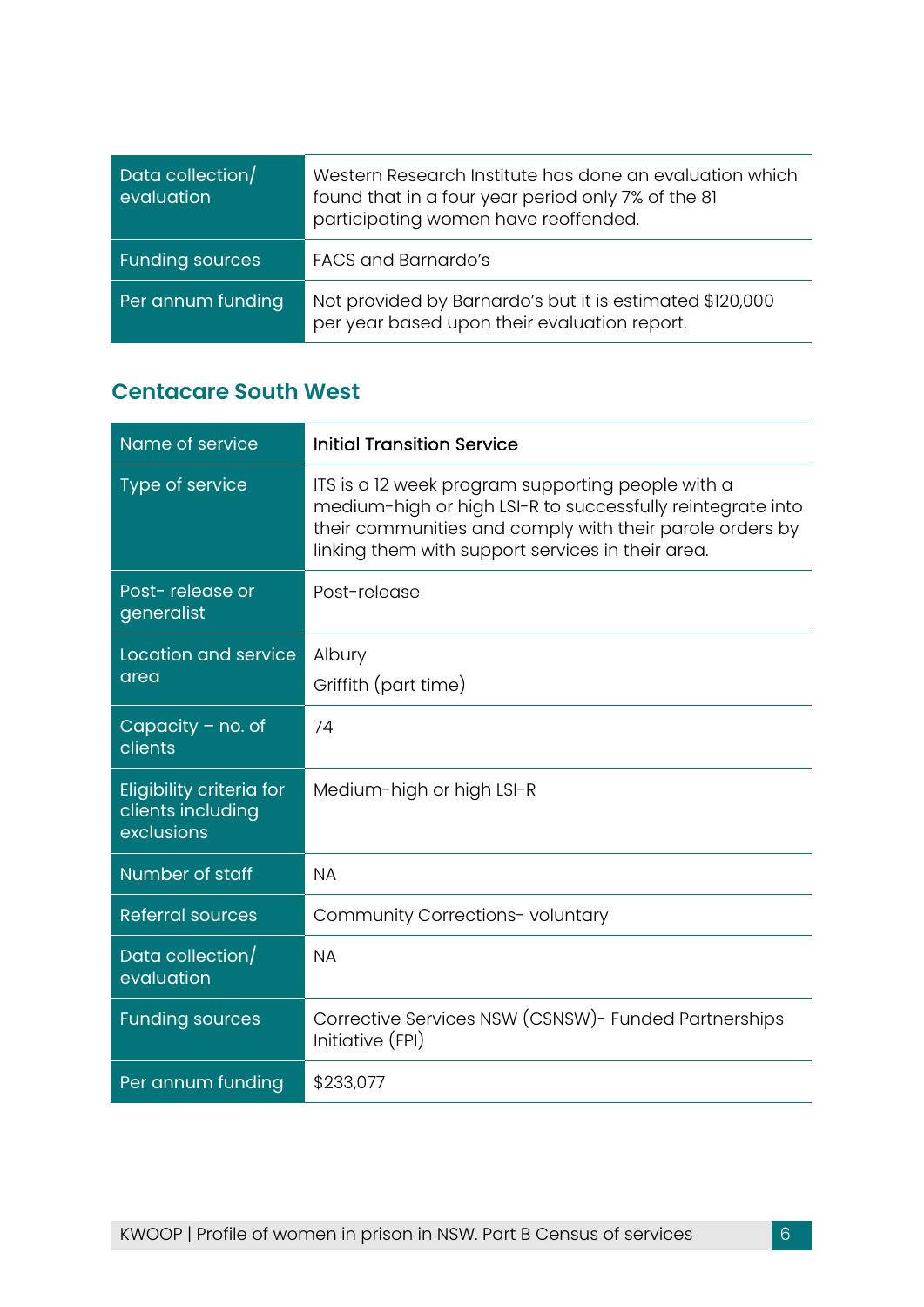## **Central Coast Women Moving Forward (CCWMF)**

| Name of service                                                    | <b>Central Coast Women Moving Forward</b>                                                                                                                                                                                                                                                                                                                                                                             |
|--------------------------------------------------------------------|-----------------------------------------------------------------------------------------------------------------------------------------------------------------------------------------------------------------------------------------------------------------------------------------------------------------------------------------------------------------------------------------------------------------------|
| Type of service                                                    | Started in 2017, CCWMF is an outreach service providing<br>support and linking to services including:<br>Housing support through the:<br>- Department of Housing<br>- Catholic Care Transitional Housing (28 days)-<br>homeless women, women and children/ also a DV<br>specific on the Central Coast<br>- Coast Shelter-3 refuges and a DV program called<br>the Roneley Program (DV)<br><b>Access to Centrelink</b> |
|                                                                    | Operates via a trauma informed care model.<br>Keeps in contact with them for as long as clients need/<br>engage.                                                                                                                                                                                                                                                                                                      |
| Post-release or<br>generalist                                      | Post-release                                                                                                                                                                                                                                                                                                                                                                                                          |
| Location and<br>service area                                       | <b>Central Coast</b>                                                                                                                                                                                                                                                                                                                                                                                                  |
| Capacity $-$ no. of<br>clients                                     | 10                                                                                                                                                                                                                                                                                                                                                                                                                    |
| <b>Eligibility criteria for</b><br>clients including<br>exclusions | Women who have been in prison                                                                                                                                                                                                                                                                                                                                                                                         |
| Number of staff                                                    |                                                                                                                                                                                                                                                                                                                                                                                                                       |
| <b>Referral sources</b>                                            | Link to Home<br><b>Kempsey Corrections</b><br>Self-referrals<br><b>CRC</b><br>Neighbourhood Centres                                                                                                                                                                                                                                                                                                                   |
| Data collection/<br>evaluation                                     | None yet                                                                                                                                                                                                                                                                                                                                                                                                              |
| <b>Funding sources</b>                                             | <b>Central Coast Council</b>                                                                                                                                                                                                                                                                                                                                                                                          |
| Per annum funding                                                  | \$20,000                                                                                                                                                                                                                                                                                                                                                                                                              |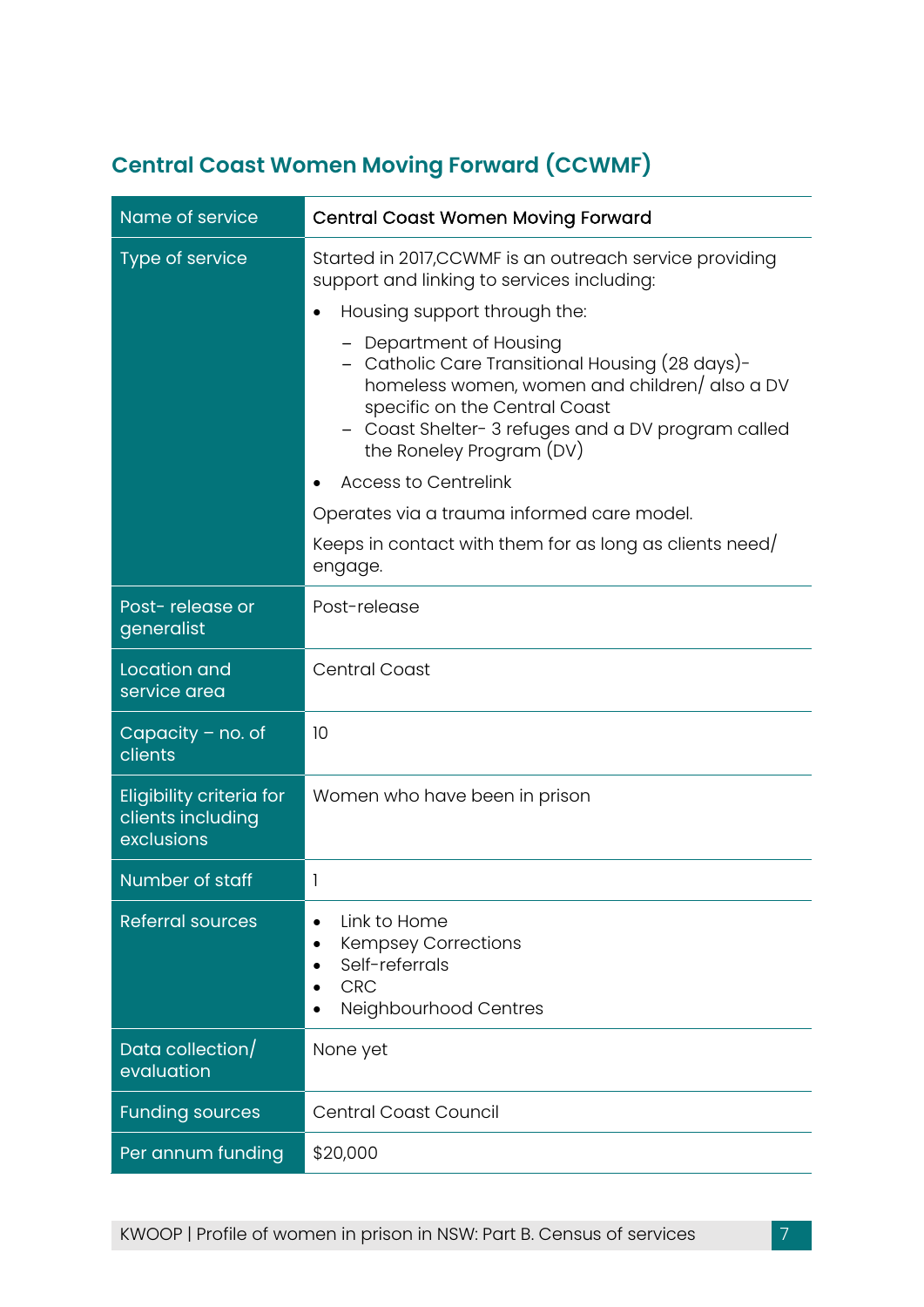| Name of service                                                    | <b>Extended Reintegration Service (ERS)</b>                                                                                                                                                                                                                                                                                                                                                                                                  |
|--------------------------------------------------------------------|----------------------------------------------------------------------------------------------------------------------------------------------------------------------------------------------------------------------------------------------------------------------------------------------------------------------------------------------------------------------------------------------------------------------------------------------|
| Type of service                                                    | Long-term case management                                                                                                                                                                                                                                                                                                                                                                                                                    |
|                                                                    | ERS provides housing and support services to offenders<br>with significant complex needs - mental health,<br>alcohol/other drug issues and/or cognitive impairment or<br>borderline intellectual disability. All clients must also be<br>homeless or at risk of homelessness. All agencies,<br>including the NGO provider, work in partnership to provide<br>12 months support, which includes up to three months<br>pre-release engagement. |
| Post-release or<br>generalist                                      | Post-release                                                                                                                                                                                                                                                                                                                                                                                                                                 |
| Location and service<br>area                                       | Liverpool, Bankstown and Fairfield areas                                                                                                                                                                                                                                                                                                                                                                                                     |
| Capacity - no. of<br>clients                                       | 20 (2 women)                                                                                                                                                                                                                                                                                                                                                                                                                                 |
| <b>Eligibility criteria for</b><br>clients including<br>exclusions | Men and women on release from prison who are<br>homeless, or at risk of homelessness, have an LSI-R of<br>high to medium high, and have a mental illness and/or<br>an intellectual disability.                                                                                                                                                                                                                                               |
| Number of staff                                                    | 3.2 Full time staff                                                                                                                                                                                                                                                                                                                                                                                                                          |
| <b>Referral sources</b>                                            | <b>Community Corrections</b>                                                                                                                                                                                                                                                                                                                                                                                                                 |
| Data collection/<br>evaluation                                     | <b>NA</b>                                                                                                                                                                                                                                                                                                                                                                                                                                    |
| <b>Funding sources</b>                                             | CSNSW- Funded Partnerships Initiative (FPI)                                                                                                                                                                                                                                                                                                                                                                                                  |
| Per annum funding                                                  | \$352,000                                                                                                                                                                                                                                                                                                                                                                                                                                    |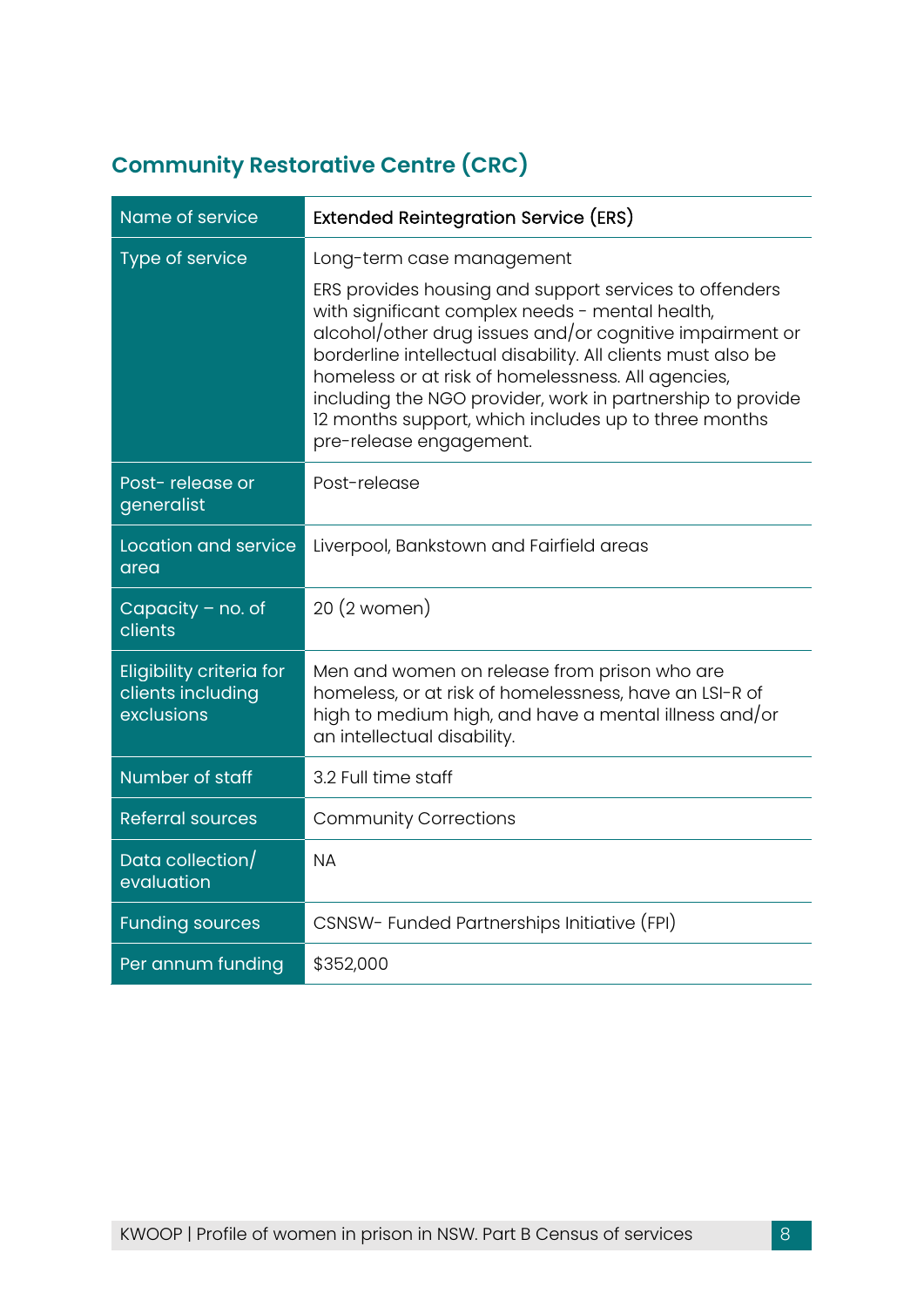| Name of service                                                    | Women's Transitional and Post-Release Service (Inner<br>City Women's)                                                                                                                                                                                                                                                            |
|--------------------------------------------------------------------|----------------------------------------------------------------------------------------------------------------------------------------------------------------------------------------------------------------------------------------------------------------------------------------------------------------------------------|
| Type of service                                                    | Longer-term case management                                                                                                                                                                                                                                                                                                      |
|                                                                    | The Women's Transitional Services provides a transitional<br>and post-release service, works with women on release<br>from prison who are homeless or at risk of homelessness.                                                                                                                                                   |
|                                                                    | Transitional workers offer pre-release support and<br>planning and short, medium and long-term intensive<br>holistic case management (including assistance with<br>housing).                                                                                                                                                     |
|                                                                    | In partnership with the B Miles Foundation and Detour<br>House.                                                                                                                                                                                                                                                                  |
| Post-release or<br>generalist                                      | Post-release                                                                                                                                                                                                                                                                                                                     |
| Location and service<br>area                                       | Inner Sydney                                                                                                                                                                                                                                                                                                                     |
| Capacity $-$ no. of<br>clients                                     | 82 clients (only 40 are intensive clients)                                                                                                                                                                                                                                                                                       |
| <b>Eligibility criteria for</b><br>clients including<br>exclusions | Female<br>$\bullet$<br>Be homeless or be at risk of homelessness<br>$\bullet$<br>Be voluntarily seeking support<br>$\bullet$<br>Have a release date confirmed and set if eligible for<br>$\bullet$<br>parole<br>Have a number of identified, complex needs<br>Have a history of involvement with the criminal justice<br>system. |
| Number of staff                                                    | 2 full-time                                                                                                                                                                                                                                                                                                                      |
| <b>Referral sources</b>                                            | Referred by NSW Women's Correctional Centres, but is<br>also able to take referrals from individuals, the<br>community sector & relevant government organisations                                                                                                                                                                |
| Data collection/<br>evaluation                                     | <b>NA</b>                                                                                                                                                                                                                                                                                                                        |
| <b>Funding sources</b>                                             | FACS- Specialist Homelessness Services (SHS)                                                                                                                                                                                                                                                                                     |
| Per annum funding                                                  | \$247,904                                                                                                                                                                                                                                                                                                                        |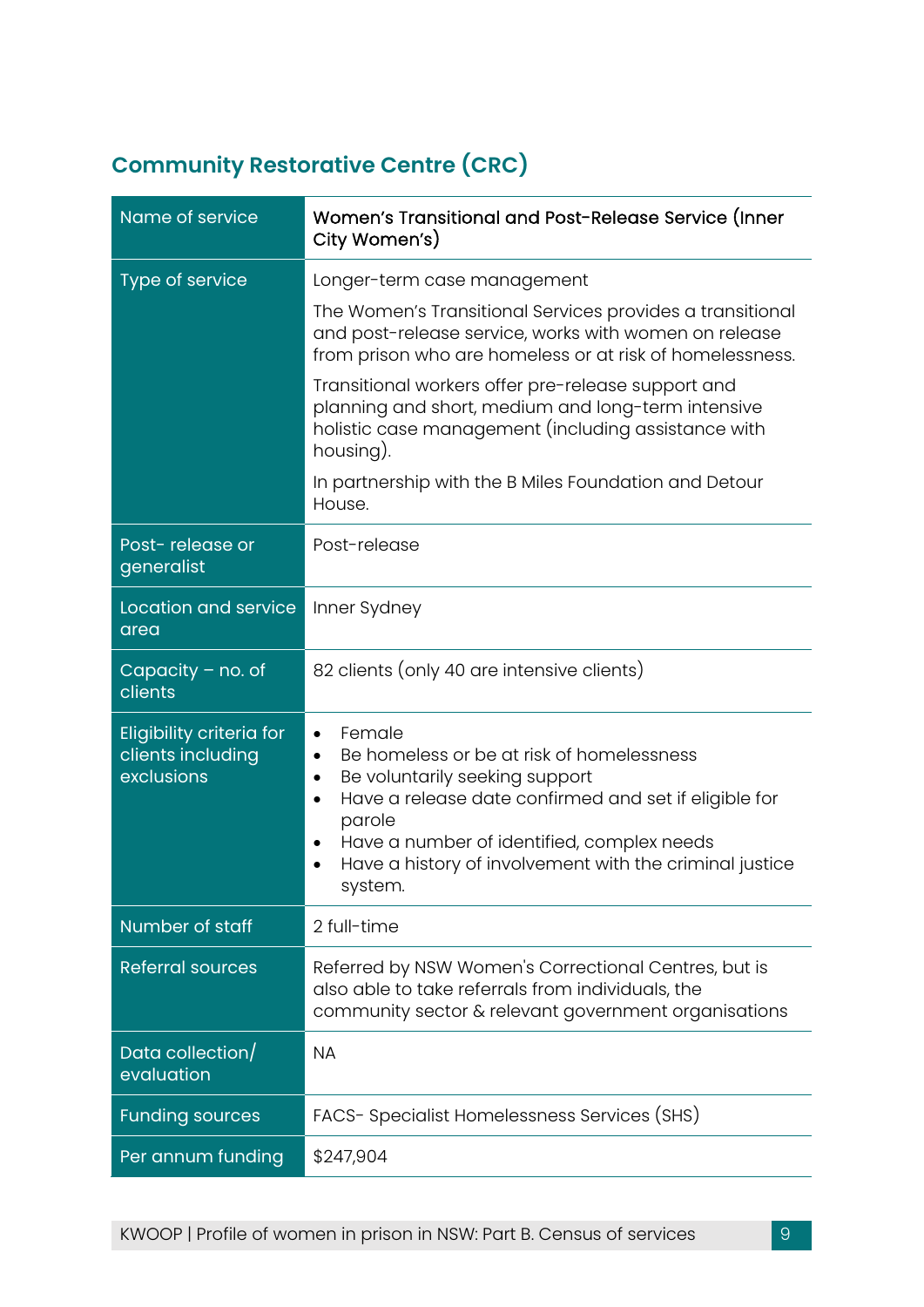| Name of service                                                       | <b>Transitional AOD Project</b>                                                                                                                                                                                                                                                                                                                                                                                                                                                              |
|-----------------------------------------------------------------------|----------------------------------------------------------------------------------------------------------------------------------------------------------------------------------------------------------------------------------------------------------------------------------------------------------------------------------------------------------------------------------------------------------------------------------------------------------------------------------------------|
| Type of service                                                       | AOD Counselling (outreach)<br>The Transitional AOD Project is an outreach based alcohol<br>and other drugs counselling service for men and women<br>with a history of involvement in the criminal justice system.                                                                                                                                                                                                                                                                            |
|                                                                       | The service provides pre-release and outreach drug and<br>alcohol support for people exiting NSW Correctional Centres<br>who have complex needs, including mental illness and/or<br>cognitive impairment.                                                                                                                                                                                                                                                                                    |
| Post-release or<br>generalist                                         | Post-release                                                                                                                                                                                                                                                                                                                                                                                                                                                                                 |
| Location and<br>service area                                          | Located in Sydney metropolitan region.                                                                                                                                                                                                                                                                                                                                                                                                                                                       |
| Capacity $-$ no. of<br>clients                                        | 115<br>$(30 \text{ women})$                                                                                                                                                                                                                                                                                                                                                                                                                                                                  |
| <b>Eligibility criteria</b><br>for clients<br>including<br>exclusions | $Co$ -ed<br>Clients must have a history of alcohol $\&/$ or drug misuse & a<br>history of offending behaviour that is related to alcohol $\&/$ or<br>drug misuse.                                                                                                                                                                                                                                                                                                                            |
| Number of staff                                                       | 9 full-time caseworkers and 1 manager                                                                                                                                                                                                                                                                                                                                                                                                                                                        |
| <b>Referral sources</b>                                               | Referred by New South Wales Correctional Centre, self or<br>agency.                                                                                                                                                                                                                                                                                                                                                                                                                          |
| Data collection/<br>evaluation                                        | Yes- Qualitative evaluation completed in 2016.<br>The evaluation found that eight of the nine clients who<br>participated in consultation made statements directly<br>crediting the support from their AOD transition caseworker as<br>key to them remaining out of prison. Representatives from<br>other agencies that support prisoners post-release felt that<br>the program assisted participants to reduce offending and<br>the risk of recidivism and improved compliance with parole. |
| <b>Funding sources</b>                                                | NSW Health, Federal Health, CESPHN, WSPHN                                                                                                                                                                                                                                                                                                                                                                                                                                                    |
| Per annum<br>funding                                                  | \$1,015,948 (across all funding sources)                                                                                                                                                                                                                                                                                                                                                                                                                                                     |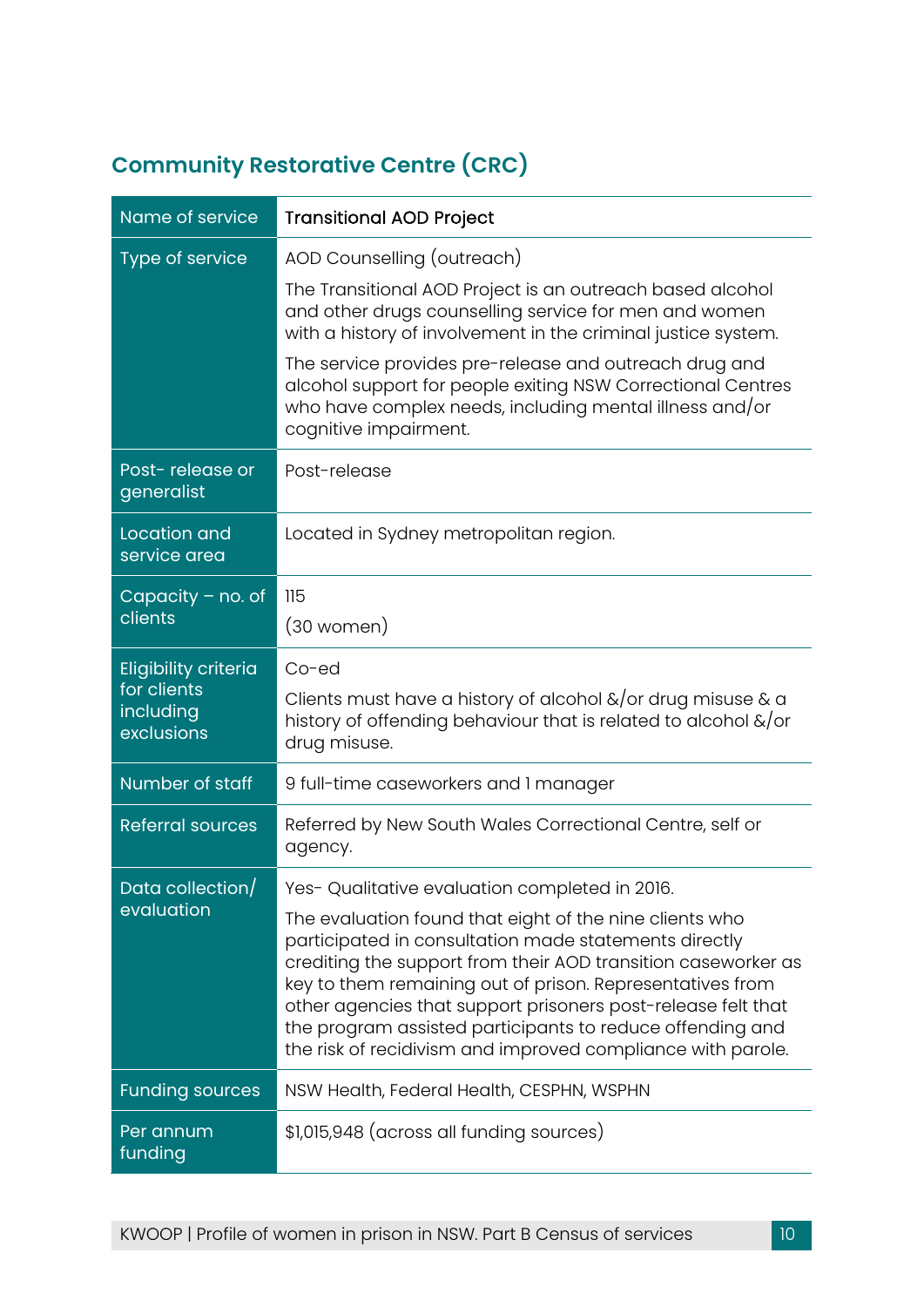| Name of service                                                    | Transitional and Post Release - Penrith and Blue<br><b>Mountains</b>                                                                                                                                                                                                                                                                                                                                                                         |
|--------------------------------------------------------------------|----------------------------------------------------------------------------------------------------------------------------------------------------------------------------------------------------------------------------------------------------------------------------------------------------------------------------------------------------------------------------------------------------------------------------------------------|
| Type of service                                                    | Longer term case management                                                                                                                                                                                                                                                                                                                                                                                                                  |
|                                                                    | The Nepean/Blue Mountains project works with men and<br>women on release from prison who are homeless, or at<br>risk of homelessness and who are looking to live in the<br>Nepean, Penrith or Blue Mountains region. Transitional<br>workers offer pre-release support and planning, and<br>short, medium and long term intensive holistic case<br>management (including assistance with housing).<br>In partnership with Wentworth Housing. |
| Post-release or<br>generalist                                      | Post-release                                                                                                                                                                                                                                                                                                                                                                                                                                 |
| Location and service<br>area                                       | Penrith and Blue Mountains                                                                                                                                                                                                                                                                                                                                                                                                                   |
| Capacity $-$ no. of<br>clients                                     | 40 (7 women)                                                                                                                                                                                                                                                                                                                                                                                                                                 |
| <b>Eligibility criteria for</b><br>clients including<br>exclusions | $Co$ -ed<br>Be homeless or be at risk of homelessness<br>$\bullet$<br>Be voluntarily seeking support<br>$\bullet$<br>Have a release date confirmed and set if eligible for<br>parole<br>Have a number of identified, complex needs<br>$\bullet$<br>Have a history of involvement with the criminal justice<br>$\bullet$<br>system.                                                                                                           |
| Number of staff                                                    | 2 full time                                                                                                                                                                                                                                                                                                                                                                                                                                  |
| <b>Referral sources</b>                                            | Referred by Correctional Centres, but is also able to take<br>referrals from individuals, the community sector &<br>relevant government organisations                                                                                                                                                                                                                                                                                        |
| Data collection/<br>evaluation                                     | <b>NA</b>                                                                                                                                                                                                                                                                                                                                                                                                                                    |
| <b>Funding sources</b>                                             | FACS- Specialist Homelessness Services (SHS)                                                                                                                                                                                                                                                                                                                                                                                                 |
| Per annum funding                                                  | \$183,122                                                                                                                                                                                                                                                                                                                                                                                                                                    |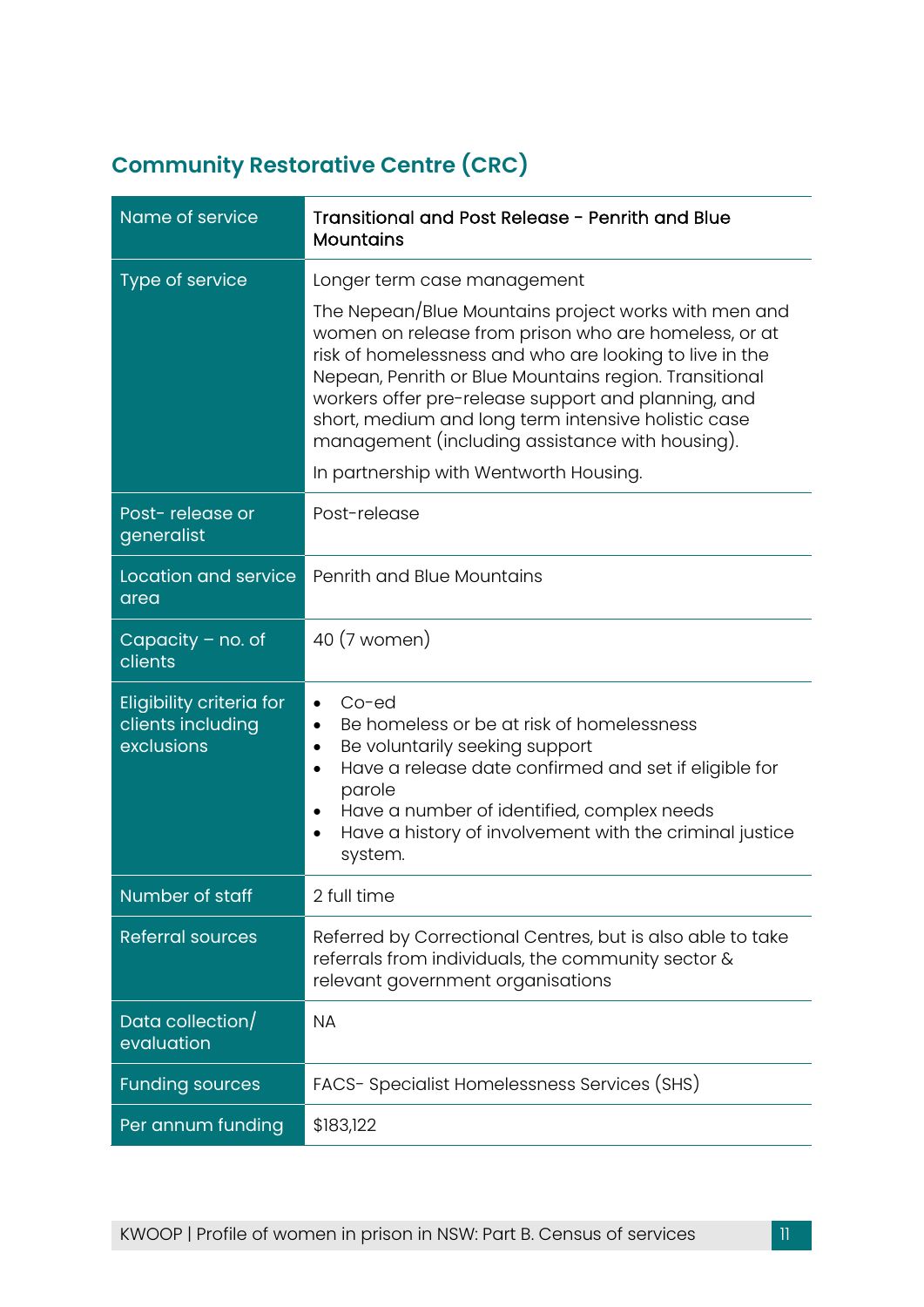| Name of service                                                    | Transitional Boarding House Support - Inner Western<br>Sydney                                                                                                                                                                                                                                                                                                              |
|--------------------------------------------------------------------|----------------------------------------------------------------------------------------------------------------------------------------------------------------------------------------------------------------------------------------------------------------------------------------------------------------------------------------------------------------------------|
| Type of service                                                    | Longer term case management                                                                                                                                                                                                                                                                                                                                                |
|                                                                    | The CRC/Boarding House Project works with men and<br>women on release from prison who are homeless, or at<br>risk of homelessness and who are looking to live in a<br>boarding house in the inner western Sydney region. The<br>CRC transitional worker offers pre-release support and<br>planning, and short, medium and long-term intensive<br>holistic case management. |
|                                                                    | In partnership with Newtown Neighbourhood Centre                                                                                                                                                                                                                                                                                                                           |
| Post-release or<br>generalist                                      | Post-release                                                                                                                                                                                                                                                                                                                                                               |
| Location and service<br>area                                       | Inner-West Sydney                                                                                                                                                                                                                                                                                                                                                          |
| Capacity $-$ no. of<br>clients                                     | 40 clients (5 women)                                                                                                                                                                                                                                                                                                                                                       |
| <b>Eligibility criteria for</b><br>clients including<br>exclusions | $Co$ -ed                                                                                                                                                                                                                                                                                                                                                                   |
| Number of staff                                                    | 1                                                                                                                                                                                                                                                                                                                                                                          |
| <b>Referral sources</b>                                            | Referrals can be made through any NSW Correctional<br>Centre, as well as services or individuals in the<br>community.                                                                                                                                                                                                                                                      |
| Data collection/<br>evaluation                                     | <b>NA</b>                                                                                                                                                                                                                                                                                                                                                                  |
| <b>Funding sources</b>                                             | FACS- Specialist Homelessness Services (SHS)                                                                                                                                                                                                                                                                                                                               |
| Per annum funding                                                  | \$105,988                                                                                                                                                                                                                                                                                                                                                                  |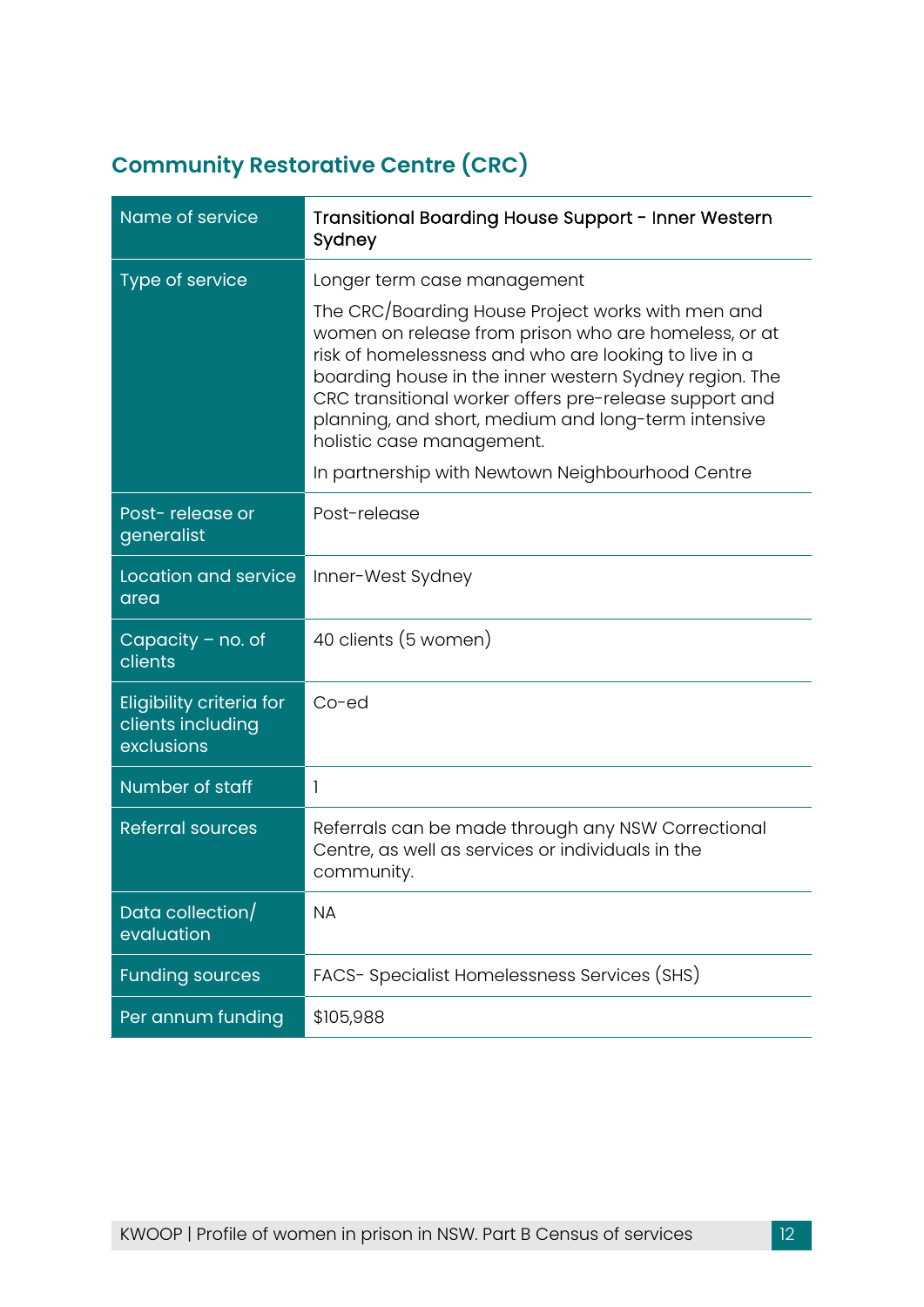| Name of service                                                    | The Miranda Project                                                                                                                                                                                                                                                                                                                                                                                                                                               |
|--------------------------------------------------------------------|-------------------------------------------------------------------------------------------------------------------------------------------------------------------------------------------------------------------------------------------------------------------------------------------------------------------------------------------------------------------------------------------------------------------------------------------------------------------|
| Type of service                                                    | The Miranda Project is an innovative, gender specific<br>approach to assisting vulnerable women attending court,<br>on community orders or exiting prison. Miranda aims to<br>halt the increase in the women's prison population<br>through the provision of genuine support and the<br>development of alternative pathways within the<br>community.                                                                                                              |
|                                                                    | Run by women, for women, the Miranda Project was<br>funded in 2017 by Women NSW. Working on both sides of<br>prison walls, Miranda has two specialist workers and<br>provides holistic support including: casework, group<br>activities, access to victims counselling and connections<br>with other key services. This heart of this project is helping<br>women live lives free from the criminal justice system,<br>and free from domestic and family violence |
| Post-release or<br>generalist                                      | Both-works with women pre and post release and<br>women in the community that are at risk of involvement<br>in the criminal justice system. The main focus is working<br>with women at risk to try and divert them from being<br>incarcerated.                                                                                                                                                                                                                    |
| Location and service<br>area                                       | Located in Penrith and provide service to all NSW<br>women's correctional centres either via face to face,<br>phone or video call. Within the community we service the<br>Penrith and Blacktown LGA's.                                                                                                                                                                                                                                                            |
| Capacity $-$ no. of<br>clients                                     | 57                                                                                                                                                                                                                                                                                                                                                                                                                                                                |
| <b>Eligibility criteria for</b><br>clients including<br>exclusions | Women who have been or at risk of being involved in the<br>criminal justice system and have been affected by<br>Domestic and Family Violence.                                                                                                                                                                                                                                                                                                                     |
| Number of staff                                                    | 2 full-time caseworkers and 1 manager                                                                                                                                                                                                                                                                                                                                                                                                                             |
| <b>Referral sources</b>                                            | Self-referral, Corrective Services NSW, Legal Aid or other<br>legal providers, NGO's, Government agencies etc.                                                                                                                                                                                                                                                                                                                                                    |
| Data collection/<br>evaluation                                     | A full independent evaluation of the Miranda Project will<br>be complete in early 2020                                                                                                                                                                                                                                                                                                                                                                            |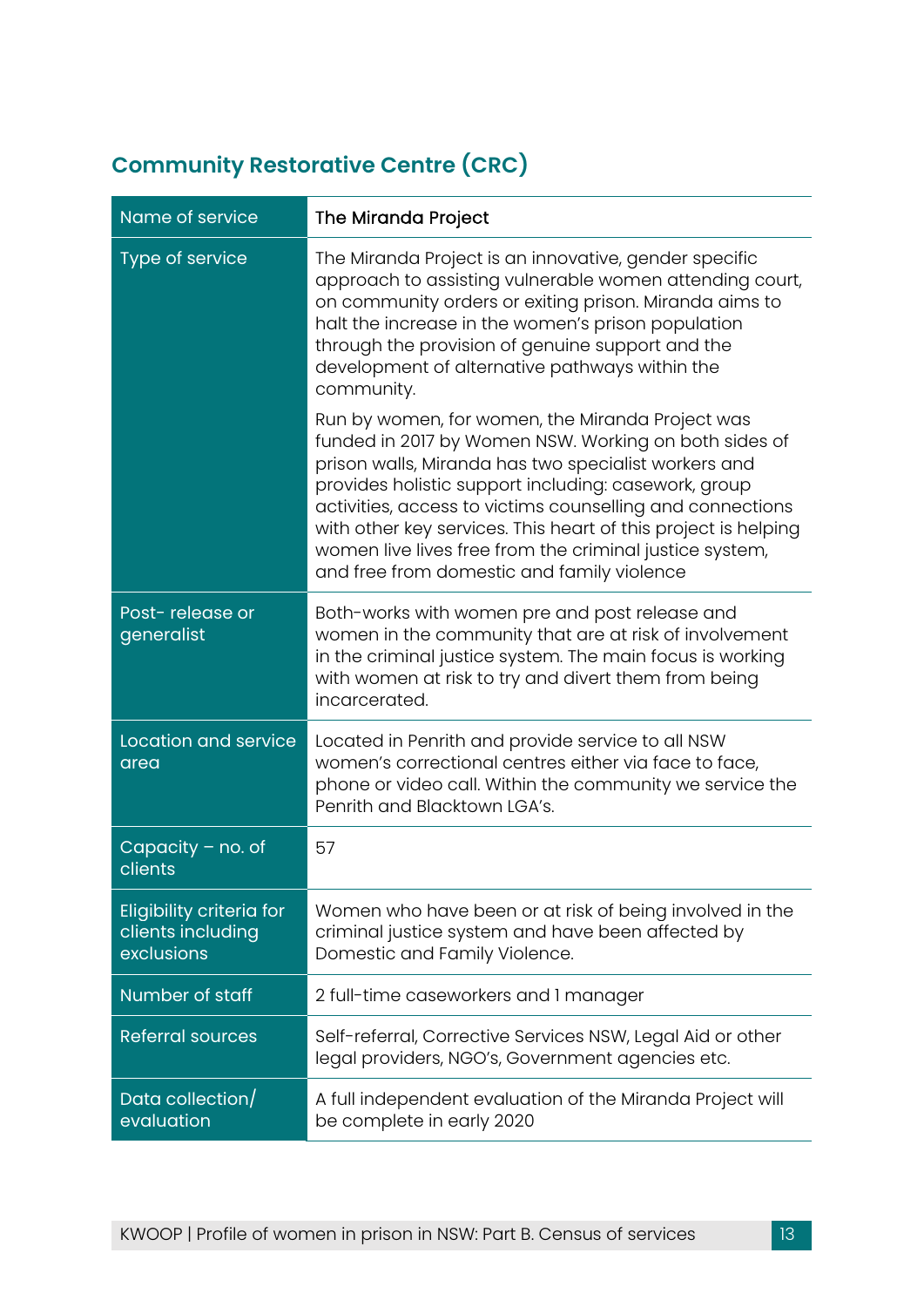| <b>Funding sources</b> | FACS- Women NSW; Richard Southan Memorial Trust,<br><b>Judith Nelson</b> |
|------------------------|--------------------------------------------------------------------------|
| Per annum funding      | \$348,1789 (all sources)                                                 |

| Name of service                                                    | Transitional Indigenous Service - Broken Hill & Wilcannia                                                                                                                                                                                                                                                     |
|--------------------------------------------------------------------|---------------------------------------------------------------------------------------------------------------------------------------------------------------------------------------------------------------------------------------------------------------------------------------------------------------|
| <b>Type of service</b>                                             | This project works with men and women on release from<br>prison into the Broken Hill and/or Wilcannia Regions who<br>are Indigenous and at risk of reoffending. CRC transitional<br>workers offer pre-release support and planning, and<br>short, medium and long-term intensive holistic case<br>management. |
| Post-release or<br>generalist                                      | Post-release                                                                                                                                                                                                                                                                                                  |
| Location and service<br>area                                       | Broken Hill & Wilcannia                                                                                                                                                                                                                                                                                       |
| Capacity $-$ no. of<br>clients                                     | 107 (27 women)                                                                                                                                                                                                                                                                                                |
| <b>Eligibility criteria for</b><br>clients including<br>exclusions | $Co$ -ed<br>$\bullet$<br>Aboriginal<br>$\bullet$<br>Released from prison<br>$\bullet$<br>Medium to high risk of re-offending                                                                                                                                                                                  |
| Number of staff                                                    | 3 full-time (2 Broken Hill, 1 Wilcannia)                                                                                                                                                                                                                                                                      |
| <b>Referral sources</b>                                            | Referrals can be made through Broken Hill Correctional<br>Centre, or any other local service provider or individual.                                                                                                                                                                                          |
| Data collection/<br>evaluation                                     | <b>NA</b>                                                                                                                                                                                                                                                                                                     |
| <b>Funding sources</b>                                             | Department of Prime Minister and Cabinet-Indigenous<br>Advancement Strategy                                                                                                                                                                                                                                   |
| Per annum funding                                                  | \$660,345                                                                                                                                                                                                                                                                                                     |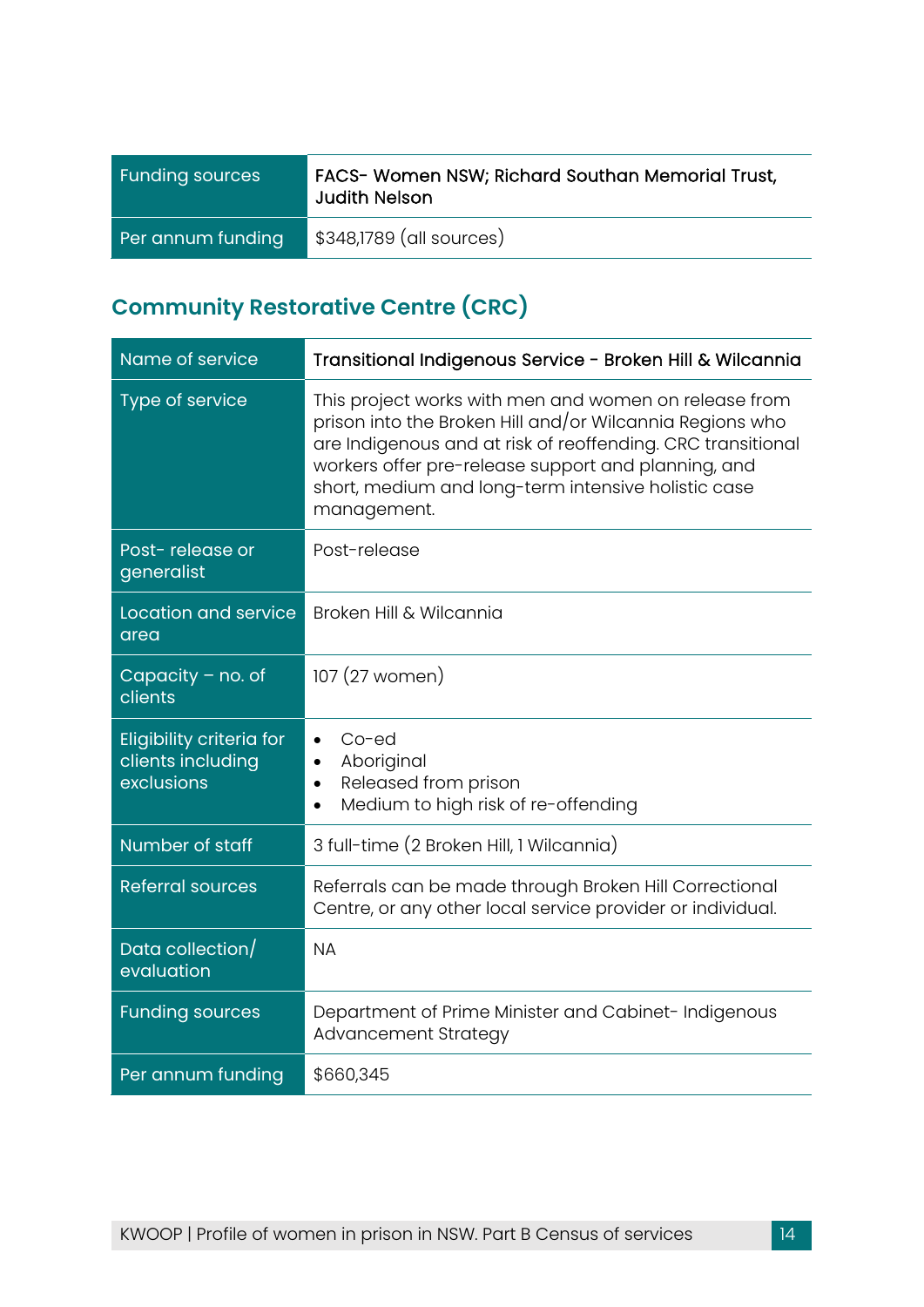#### **Dress for Success**

| Name of service                                                    | <b>Success Works</b>                                                                                                                                                                                                                                                                                                                                                  |
|--------------------------------------------------------------------|-----------------------------------------------------------------------------------------------------------------------------------------------------------------------------------------------------------------------------------------------------------------------------------------------------------------------------------------------------------------------|
| Type of service                                                    | Success Works supports women affected by the criminal<br>justice system in their journey to employment. Success<br>Works offers career support workshops, coaching, resume<br>assistance, mock interviews, peer support and job<br>placement.                                                                                                                         |
| Post-release or<br>generalist                                      | Success Works works with women pre and post release.                                                                                                                                                                                                                                                                                                                  |
| Location and service<br>area                                       | Success Works is based in Marrickville but works with<br>women across Sydney. It has the capacity to provide<br>support to women post release across NSW as the project<br>grows.                                                                                                                                                                                     |
| Capacity $-$ no. of<br>clients                                     | 20 (more as pilot develops and further funding is<br>received)                                                                                                                                                                                                                                                                                                        |
| <b>Eligibility criteria for</b><br>clients including<br>exclusions | Women post release from prison who are seeking<br>employment or further training and education.<br>Women within 6 months of release currently in Silverwater<br><b>Correctional Centre</b>                                                                                                                                                                            |
| Number of staff                                                    | 2 (both part time)                                                                                                                                                                                                                                                                                                                                                    |
| <b>Referral sources</b>                                            | Community Corrections, NGOs including WEAVE<br>Community Services, NEAMI, Job Active Agencies,<br>women's'drug and alcohol rehabilitation services, legal<br>services, refuges, Women's Justice Network, CRC                                                                                                                                                          |
| Data collection/<br>evaluation                                     | Data on the clients is collected through the Dress for<br>Success CRM. This data includes age, correctional centre,<br>number of workshops attended, employment outcomes<br>as well as additional social issues such as addictions,<br>homelessness, mental health. Sydney University is<br>undertaking qualitative research with clients as part of<br>this project. |
| <b>Funding sources</b>                                             | Ian Potter and Vincent Fairfax Foundations                                                                                                                                                                                                                                                                                                                            |
| Per annum funding                                                  | \$206,345                                                                                                                                                                                                                                                                                                                                                             |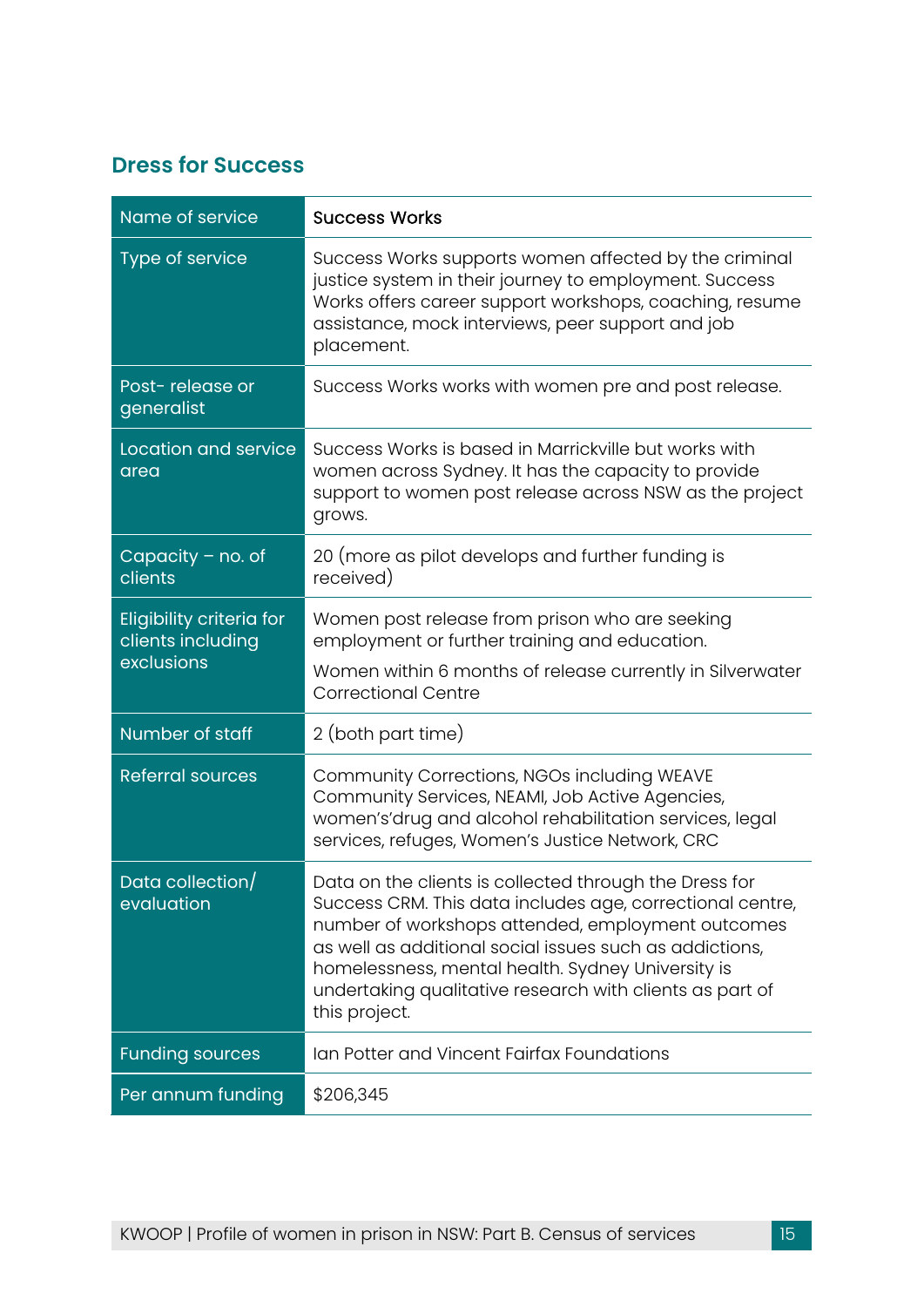#### **Guthrie House**

| Name of service                | <b>Transitional Support Accommodation</b>                                                                                                                                                                                                                                                                                                                              |
|--------------------------------|------------------------------------------------------------------------------------------------------------------------------------------------------------------------------------------------------------------------------------------------------------------------------------------------------------------------------------------------------------------------|
| Type of service                | Transitional Accommodation and Case Management<br>Guthrie House is located in the Inner West of Sydney<br>providing a residential component of three months and<br>an after care component of up to twelve months.                                                                                                                                                     |
|                                | The program provides women with safe and secure<br>medium term transitional accommodation with wrap<br>around supports needed to address their offending<br>behaviour, prevent and or reduce re- offending and<br>successfully transition to the community.                                                                                                            |
|                                | Clients have access to a full range of support services to<br>address their needs including accommodation, case<br>management, 24 hour support and supervision, programs<br>focused on relapse prevention, life skills and healthy living.                                                                                                                             |
|                                | They have specialist in house support services including a<br>family worker, mental health worker, health worker,<br>outreach/after care worker and an Aboriginal support<br>worker.                                                                                                                                                                                   |
|                                | All intervention programs facilitated at Guthrie House are<br>mandatory for all residents and include:                                                                                                                                                                                                                                                                 |
|                                | SMART Recovery and Relapse prevention, Cultural art,<br>Circle of Security, My Kids and Me, Magic 1,2,3 Parenting<br>Program, Drumbeat, Gambling Education, meditation,<br>Psycho-education group, Women's choice and change,<br>CBT- Mindscape Psychology. Trauma sensitive yoga,<br>Curves exercise program, life skills groups, DBT and TABLE-<br>Culinary Therapy. |
| Post-release or<br>generalist  | Post-release                                                                                                                                                                                                                                                                                                                                                           |
| Location and service<br>area   | Inner West - Enmore                                                                                                                                                                                                                                                                                                                                                    |
| Capacity $-$ no. of<br>clients | Annual report says they had 34 Clients in last financial<br>year<br>FPI funds 5 beds (20 clients PA)<br>Estimate that FACS funds remaining 14 clients PA<br>$\bullet$                                                                                                                                                                                                  |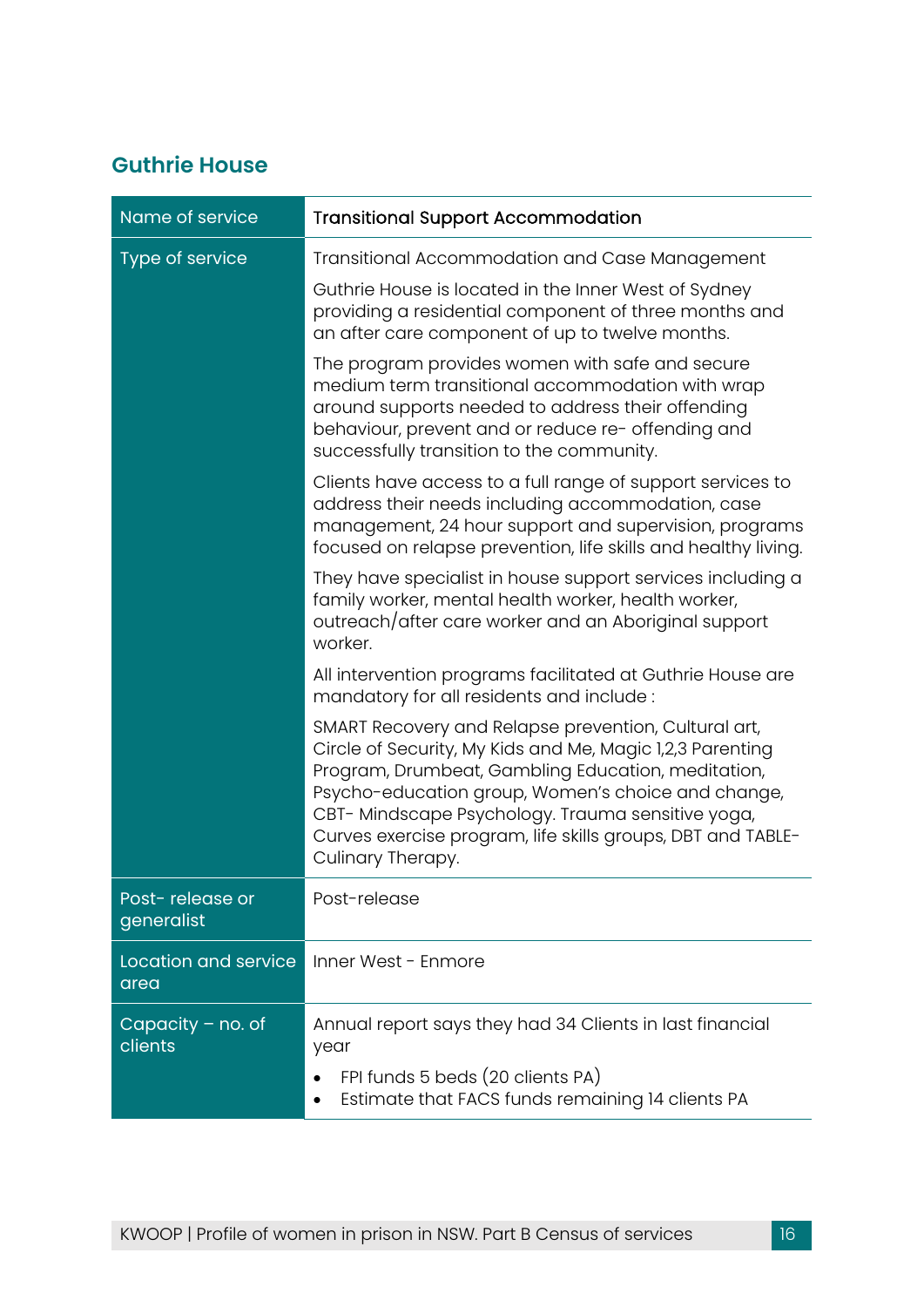| <b>Eligibility criteria for</b><br>clients including<br>exclusions | Be 18 years and over<br>$\bullet$<br>Women<br>$\bullet$<br>Be involved in the criminal justice system (currently in<br>$\bullet$<br>NSW and due to be released or released into the<br>community from a correctional centre on bail and/or<br>a community based sentence such as a Parole order,<br>probation order, drug court order or intensive<br>correction order)<br>Have a history or a current drug and alcohol issue<br>$\bullet$<br>Be homeless or at risk of homelessness<br>$\bullet$<br>Medium- high to high risk of re- offending (LSI-R)<br>$\bullet$<br>Located in New South Wales.<br>$\bullet$<br>Women on methadone or buprenorphine can be<br>٠<br>accepted.<br>Guthrie House priorities |
|--------------------------------------------------------------------|--------------------------------------------------------------------------------------------------------------------------------------------------------------------------------------------------------------------------------------------------------------------------------------------------------------------------------------------------------------------------------------------------------------------------------------------------------------------------------------------------------------------------------------------------------------------------------------------------------------------------------------------------------------------------------------------------------------|
|                                                                    | Aboriginal and Torres Strait Islander women<br>٠<br>Pregnant women<br>Women fleeing domestic violence                                                                                                                                                                                                                                                                                                                                                                                                                                                                                                                                                                                                        |
|                                                                    | Exclusions                                                                                                                                                                                                                                                                                                                                                                                                                                                                                                                                                                                                                                                                                                   |
|                                                                    | Untreated and severe mental health diagnosis<br>Current detoxing and withdrawal from illicit drugs<br>$\bullet$<br>Women prescribed benzodiazepines<br>Men                                                                                                                                                                                                                                                                                                                                                                                                                                                                                                                                                   |
| Number of staff                                                    | $\mathbf{1}$                                                                                                                                                                                                                                                                                                                                                                                                                                                                                                                                                                                                                                                                                                 |
| <b>Referral sources</b>                                            | Community Corrections, Corrective services, Family and<br>Community Services, Drug Court, self-referrals and<br>referrals from the community                                                                                                                                                                                                                                                                                                                                                                                                                                                                                                                                                                 |
| Data collection/<br>evaluation                                     | <b>NA</b>                                                                                                                                                                                                                                                                                                                                                                                                                                                                                                                                                                                                                                                                                                    |
| <b>Funding sources</b>                                             | Corrective Services NSW (FPI), NSW Health, Family and<br>Community Services (SHS), Department of Health                                                                                                                                                                                                                                                                                                                                                                                                                                                                                                                                                                                                      |
| Per annum funding                                                  | \$1,071,535<br>(Estimate FACS- \$671,535 and CSNSW- \$400,000)                                                                                                                                                                                                                                                                                                                                                                                                                                                                                                                                                                                                                                               |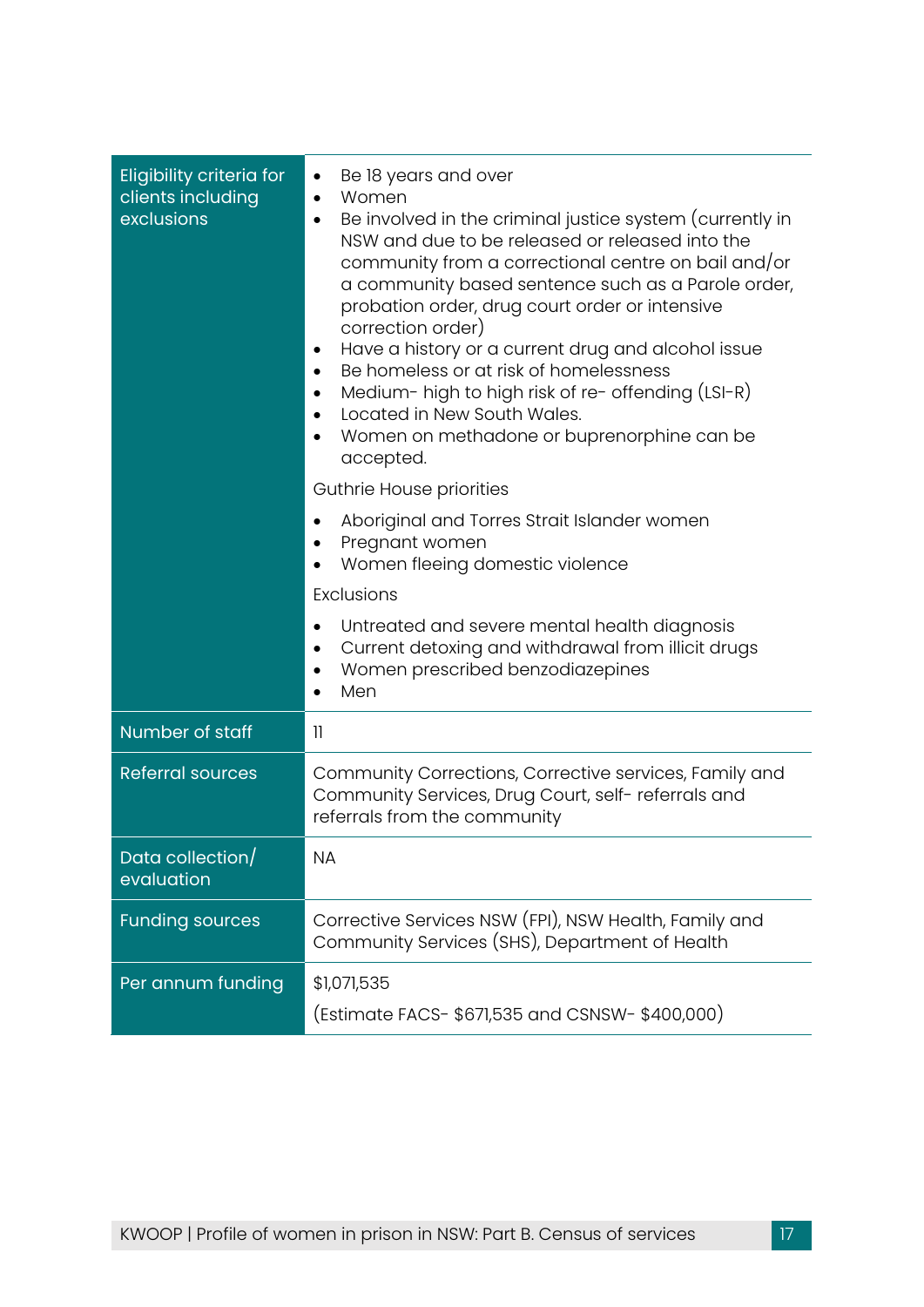## **Housing Plus**

| Name of service                                                 | <b>Initial Transition Service</b>                                                                                                                                                                                                                                                                                                                                                                                                                                                                                  |
|-----------------------------------------------------------------|--------------------------------------------------------------------------------------------------------------------------------------------------------------------------------------------------------------------------------------------------------------------------------------------------------------------------------------------------------------------------------------------------------------------------------------------------------------------------------------------------------------------|
| <b>Type of service</b>                                          | Short-term case management<br>The Initial Transition Service works with offenders for<br>up to 12 weeks to support reintegration into the local<br>community. During this time, offenders are linked<br>with services matched to their complex needs to<br>ensure they are supported during this critical<br>transitional period. The service works in<br>collaboration with Community Corrections to link<br>support directly to the offender's case plan to<br>reduce the risk of reoffending. Services include: |
|                                                                 | Accommodation assistance<br>Welfare support<br>$\bullet$<br>Mental health<br>$\bullet$<br>Alcohol and other drugs<br>Employment, training and education                                                                                                                                                                                                                                                                                                                                                            |
| Post-release or generalist                                      | Post-release                                                                                                                                                                                                                                                                                                                                                                                                                                                                                                       |
| Location and service area                                       | <b>Broken Hill</b><br>$\bullet$<br>Maitland<br>$\bullet$<br>Moree<br>Muswellbrook<br>Orange (part time)<br>$\bullet$                                                                                                                                                                                                                                                                                                                                                                                               |
| Capacity $-$ no. of clients                                     | 185                                                                                                                                                                                                                                                                                                                                                                                                                                                                                                                |
| <b>Eligibility criteria for clients</b><br>including exclusions | Medium-high or high LSI-R                                                                                                                                                                                                                                                                                                                                                                                                                                                                                          |
| Number of staff                                                 | 1 person per site                                                                                                                                                                                                                                                                                                                                                                                                                                                                                                  |
| <b>Referral sources</b>                                         | Community Corrections-voluntary                                                                                                                                                                                                                                                                                                                                                                                                                                                                                    |
| Data collection/<br>evaluation                                  | <b>NA</b>                                                                                                                                                                                                                                                                                                                                                                                                                                                                                                          |
| <b>Funding sources</b>                                          | Corrective Services NSW (CSNSW)- Funded<br>Partnerships Initiative (FPI)                                                                                                                                                                                                                                                                                                                                                                                                                                           |
| Per annum funding                                               | \$582,692                                                                                                                                                                                                                                                                                                                                                                                                                                                                                                          |
| <b>Additional note</b>                                          | Housing Plus also have social housing                                                                                                                                                                                                                                                                                                                                                                                                                                                                              |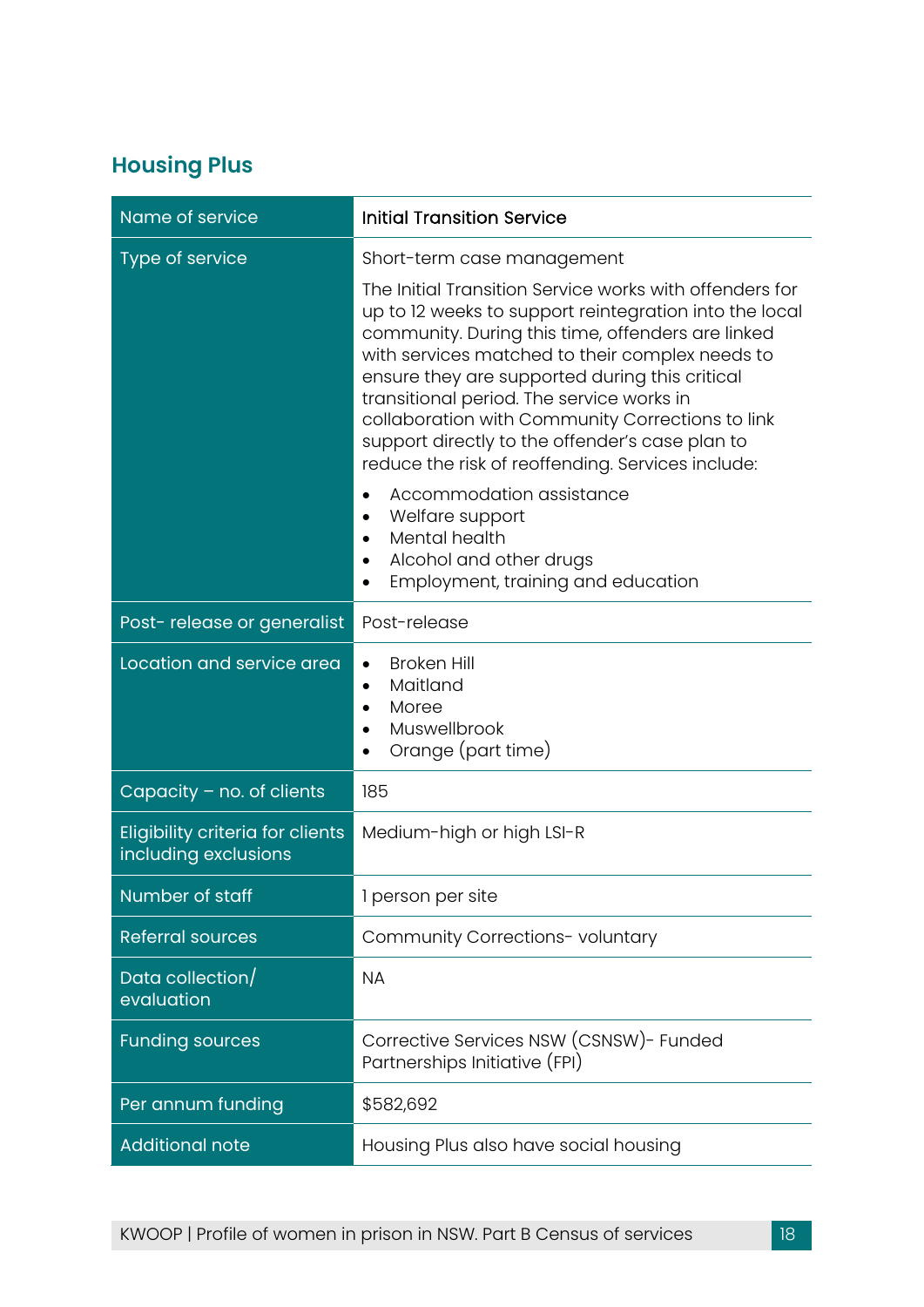## **The Salvation Army**

| Name of service                                             | <b>Initial Transition Service</b>                                                                                                                                                                                                |
|-------------------------------------------------------------|----------------------------------------------------------------------------------------------------------------------------------------------------------------------------------------------------------------------------------|
| Type of service                                             | ITS is a 12 week program supporting people with a<br>medium-high or high LSI-R to successfully reintegrate into<br>their communities and comply with their parole orders by<br>linking them with support services in their area. |
| Post-release or<br>generalist                               | Post-release                                                                                                                                                                                                                     |
| Location and service                                        | Newcastle                                                                                                                                                                                                                        |
| area                                                        | Tamworth (part time)                                                                                                                                                                                                             |
| Capacity $-$ no. of<br>clients                              | 74                                                                                                                                                                                                                               |
| Eligibility criteria for<br>clients including<br>exclusions | Medium-high or high LSI-R                                                                                                                                                                                                        |
| Number of staff                                             | <b>NA</b>                                                                                                                                                                                                                        |
| <b>Referral sources</b>                                     | Community Corrections - voluntary                                                                                                                                                                                                |
| Data collection/<br>evaluation                              | <b>NA</b>                                                                                                                                                                                                                        |
| <b>Funding sources</b>                                      | Corrective Services NSW (CSNSW) - Funded Partnerships<br>Initiative (FPI)                                                                                                                                                        |
| Per annum funding                                           | \$233,077                                                                                                                                                                                                                        |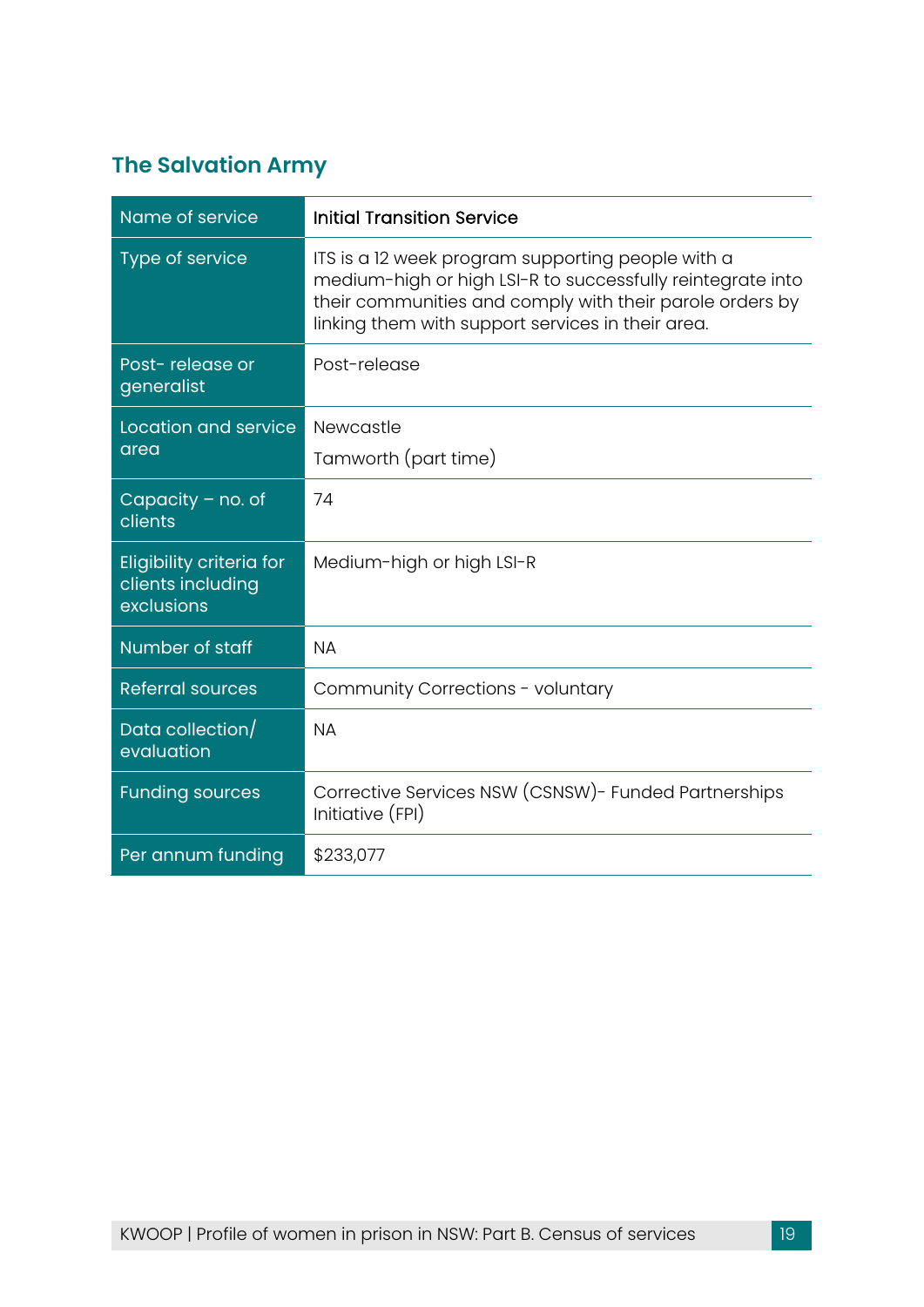#### **Samaritans**

| Name of service                                                    | <b>Recovery Point</b>                                       |
|--------------------------------------------------------------------|-------------------------------------------------------------|
| <b>Type of service</b>                                             | Post release drop-in centre                                 |
| Post-release or<br>generalist                                      | Post-release                                                |
| Location and service<br>area                                       | Newcastle                                                   |
| $Capacity - no. of$<br>clients                                     | 21 women                                                    |
| <b>Eligibility criteria for</b><br>clients including<br>exclusions | Open to women and men who have had contact with the<br>CJS. |
| Number of staff                                                    | 5                                                           |
| <b>Referral sources</b>                                            | Self, Parole                                                |
| Data collection/<br>evaluation                                     | No formal evaluation. Statistics collected on NADA Base.    |
| <b>Funding sources</b>                                             | <b>NSW Health</b>                                           |
| Per annum funding                                                  | \$336,000 estimated based upon annual report                |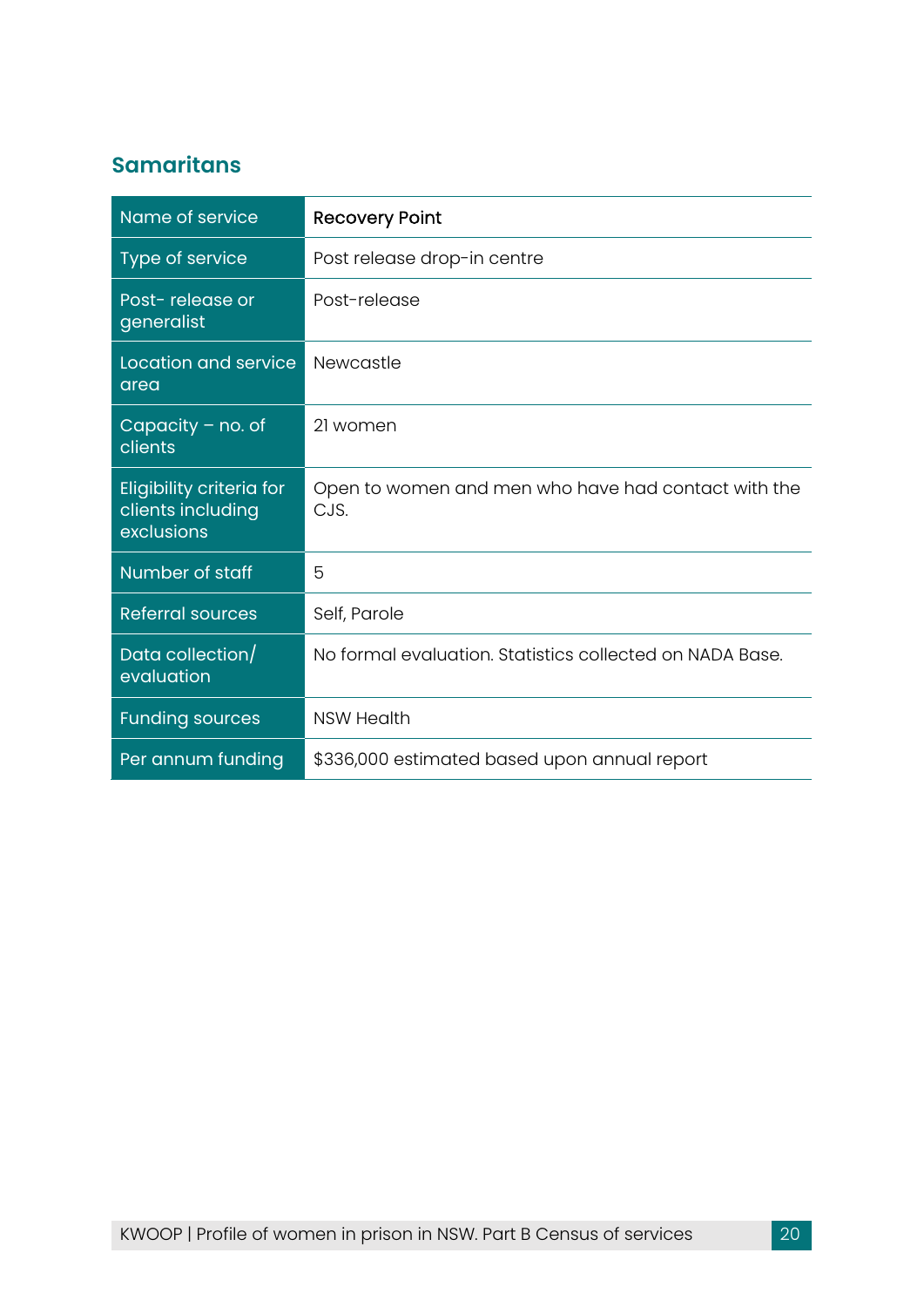#### **SHINE for Kids**

| Name of service                                                    | <b>Belonging to Family</b>                                                                                                                                                                                                                                                                                                                                                                                                                                                                                                                                                                                                                                                                                                                                                                                                                                                     |
|--------------------------------------------------------------------|--------------------------------------------------------------------------------------------------------------------------------------------------------------------------------------------------------------------------------------------------------------------------------------------------------------------------------------------------------------------------------------------------------------------------------------------------------------------------------------------------------------------------------------------------------------------------------------------------------------------------------------------------------------------------------------------------------------------------------------------------------------------------------------------------------------------------------------------------------------------------------|
| Type of service                                                    | The SHINE for Kids' Belonging to Family initiative aims to<br>reduce the re-offending of Indigenous parents upon<br>release, improve and support family and community<br>relationships, and increase the wellbeing of children of<br>prisoners to reduce their developmental risks, including<br>their risk of offending, and improve their life opportunities.                                                                                                                                                                                                                                                                                                                                                                                                                                                                                                                |
|                                                                    | This culturally appropriate early intervention program has<br>been delivered for the past 8 years to inmates<br>incarcerated at the Mid North Coast Correctional Centre,<br>their partners and children. Approximately 40 volunteer<br>community Elders are engaged in the program to<br>support inmates, their partners and children with cultural<br>renewal opportunities; opening dialogue, engaging<br>participation and working with families from a cultural<br>perspective. The Elders use story-telling, art and other<br>traditional communication tools to work with families;<br>teaching about life and their culture. Elders share cultural<br>knowledge and often their own personal stories. This<br>open, culturally grounded contact provides a basis for<br>the development of respect for self, for culture, for family,<br>for community and for Country. |
|                                                                    | Belonging to Family is comprised of 3 components:                                                                                                                                                                                                                                                                                                                                                                                                                                                                                                                                                                                                                                                                                                                                                                                                                              |
|                                                                    | Adult group work - designed to break the family cycle<br>$\bullet$<br>of violence and recidivism<br>Cultural renewal activities - to support connection to<br>$\bullet$<br>culture and belonging                                                                                                                                                                                                                                                                                                                                                                                                                                                                                                                                                                                                                                                                               |
| Post-release or<br>generalist                                      | 3 months pre-release and 12-months post-release                                                                                                                                                                                                                                                                                                                                                                                                                                                                                                                                                                                                                                                                                                                                                                                                                                |
| Location and service<br>area                                       | Kempsey, NSW                                                                                                                                                                                                                                                                                                                                                                                                                                                                                                                                                                                                                                                                                                                                                                                                                                                                   |
| $Capacity - no. of$<br>clients                                     | Approx. 30 Per annum (21 women in 2019)                                                                                                                                                                                                                                                                                                                                                                                                                                                                                                                                                                                                                                                                                                                                                                                                                                        |
| <b>Eligibility criteria for</b><br>clients including<br>exclusions | Aboriginal inmates serving sentence at Mid-North<br>$\bullet$<br><b>Coast Correctional Centre</b><br>Must have children<br>6-12 months left to serve on their sentence<br>$\bullet$<br>Live on the Mid-North Coast<br>٠                                                                                                                                                                                                                                                                                                                                                                                                                                                                                                                                                                                                                                                        |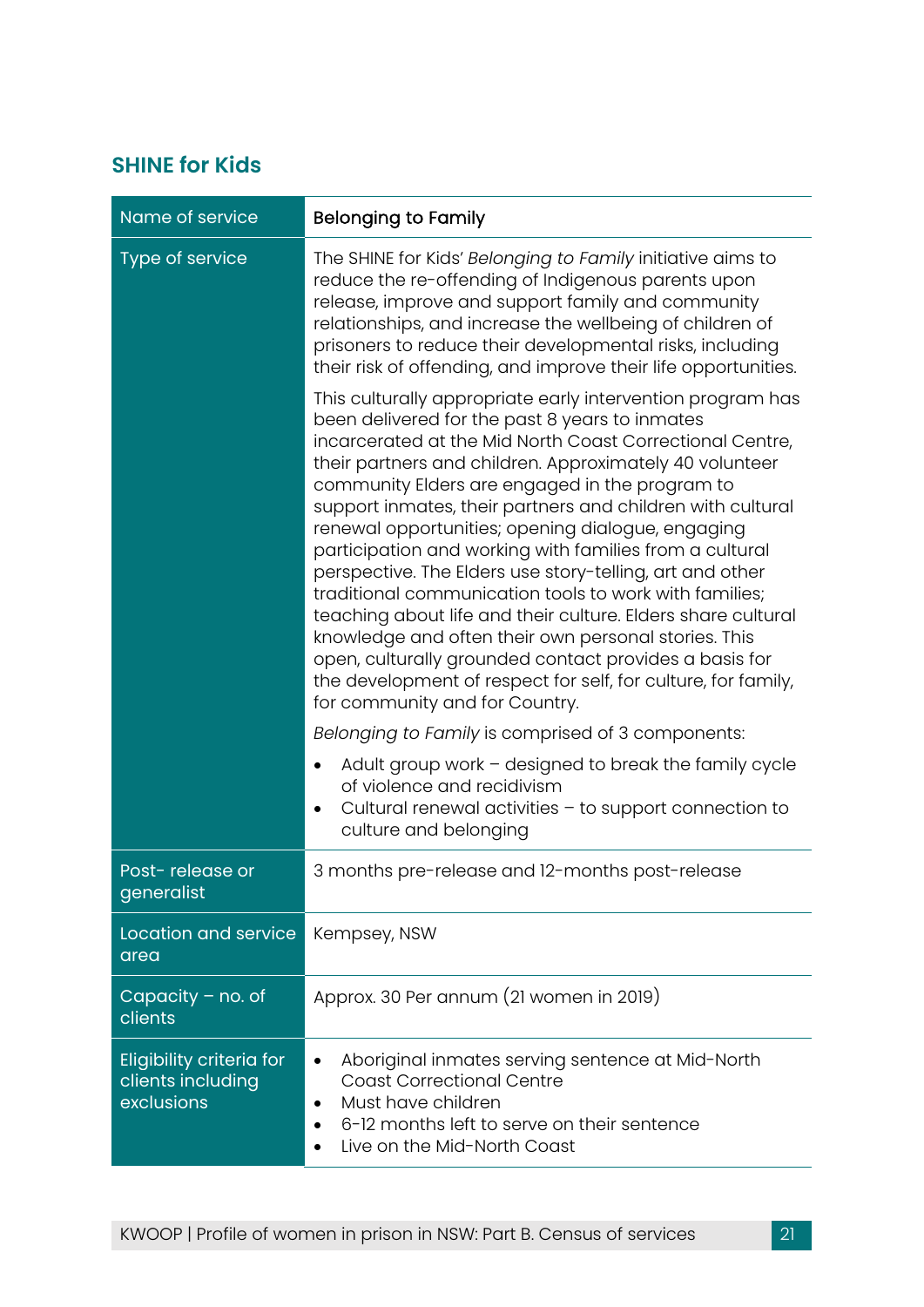| Number of staff                | 3                                                                                                                                  |
|--------------------------------|------------------------------------------------------------------------------------------------------------------------------------|
| <b>Referral sources</b>        | CSNSW and recruitment from Mid-North Coast<br><b>Correctional Centre</b><br>Self-referral<br>Family/Community<br>Service providers |
| Data collection/<br>evaluation | Belonging to Family is currently being externally<br>evaluated by Griffith University                                              |
| <b>Funding sources</b>         | Department of Prime Minister and Cabinet,<br>National Indigenous Australians Agency                                                |
| Per annum funding              | \$220,000                                                                                                                          |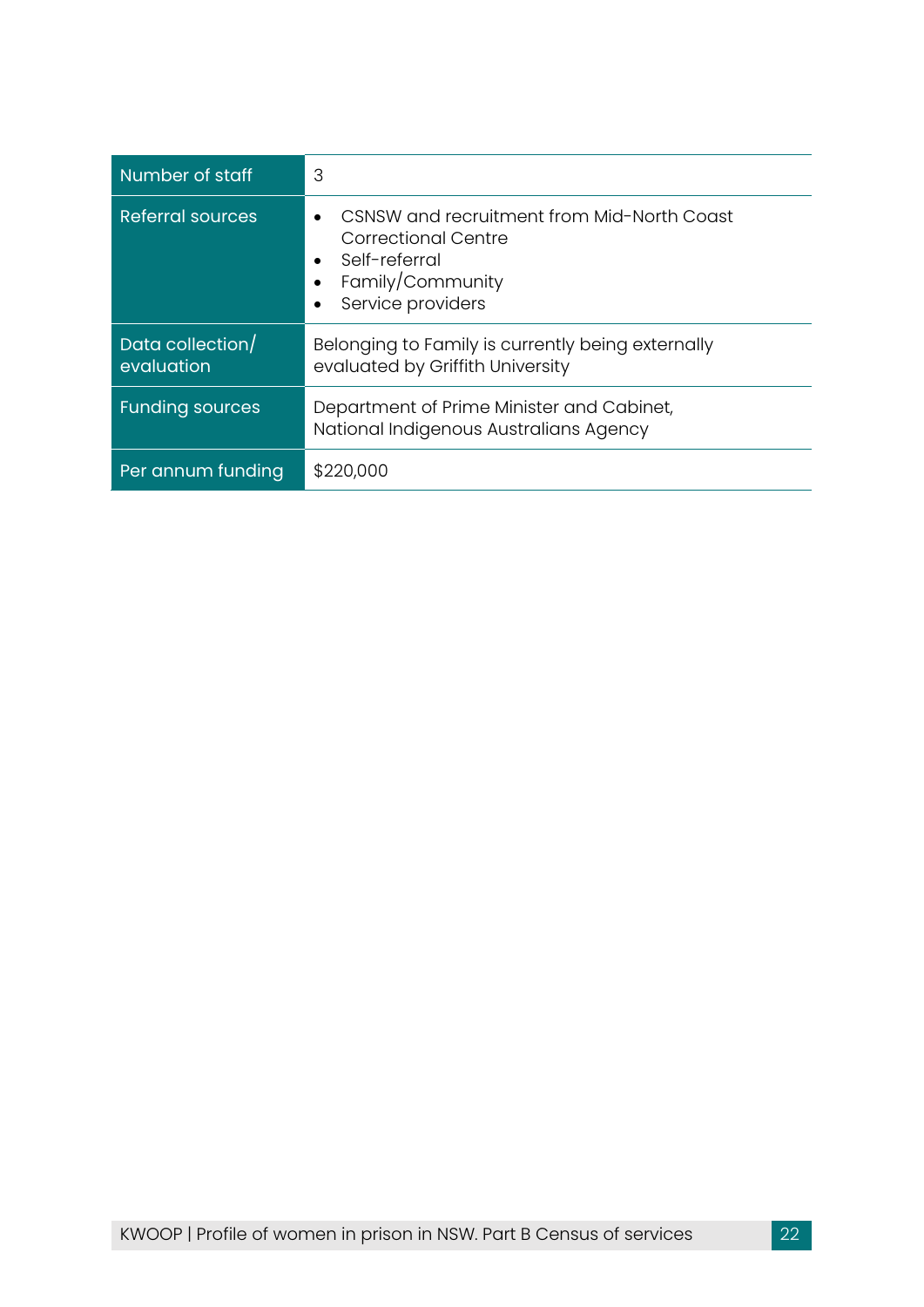## **Shoalhaven Women's Resource Group**

| Name of service                                                    | <b>Rosa Coordinated Care Network</b>                                                                                                                                                                                                                                                                                                                                                                                                                                                                                                                                                                                  |
|--------------------------------------------------------------------|-----------------------------------------------------------------------------------------------------------------------------------------------------------------------------------------------------------------------------------------------------------------------------------------------------------------------------------------------------------------------------------------------------------------------------------------------------------------------------------------------------------------------------------------------------------------------------------------------------------------------|
| Type of service                                                    | Temporary Accommodation and Case-Management<br>This service provides collaborative and intensive case<br>management and support for women connected with<br>the criminal justice system, prior to sentencing or already<br>on parole, or exiting custody and rehabilitation programs.<br>This support is focused on assisting clients with social re-<br>integration to the community and minimising re-<br>offending.<br>Support includes access to short- to medium-term<br>accommodation in the Shoalhaven local government<br>area and facilitating a safe and stable transition to<br>private or social housing. |
| Post-release or<br>generalist                                      | Post-release                                                                                                                                                                                                                                                                                                                                                                                                                                                                                                                                                                                                          |
| Location and service<br>area                                       | Shoalhaven - Wollongong to Batemans Bay                                                                                                                                                                                                                                                                                                                                                                                                                                                                                                                                                                               |
| Capacity - no. of<br>clients                                       | 50                                                                                                                                                                                                                                                                                                                                                                                                                                                                                                                                                                                                                    |
| <b>Eligibility criteria for</b><br>clients including<br>exclusions | Women leaving prison, or on good behaviour bonds, or at<br>risk of, or women who have been in AOD rehab                                                                                                                                                                                                                                                                                                                                                                                                                                                                                                               |
| Number of staff                                                    | 4 caseworkers (part-time) and a manager                                                                                                                                                                                                                                                                                                                                                                                                                                                                                                                                                                               |
| <b>Referral sources</b>                                            | Referrals from Corrections usually or from Community<br><b>Corrections Office</b><br><b>Community Connections Workers</b>                                                                                                                                                                                                                                                                                                                                                                                                                                                                                             |
| Data collection/<br>evaluation                                     | <b>NA</b>                                                                                                                                                                                                                                                                                                                                                                                                                                                                                                                                                                                                             |
| <b>Funding sources</b>                                             | FACS- aligned under the homelessness services<br>Funded until 2023                                                                                                                                                                                                                                                                                                                                                                                                                                                                                                                                                    |
| Per annum funding                                                  | \$520,000                                                                                                                                                                                                                                                                                                                                                                                                                                                                                                                                                                                                             |
| <b>Additional notes</b>                                            | Half the clients are Aboriginal. Recently seen more<br>women from CALD backgrounds.                                                                                                                                                                                                                                                                                                                                                                                                                                                                                                                                   |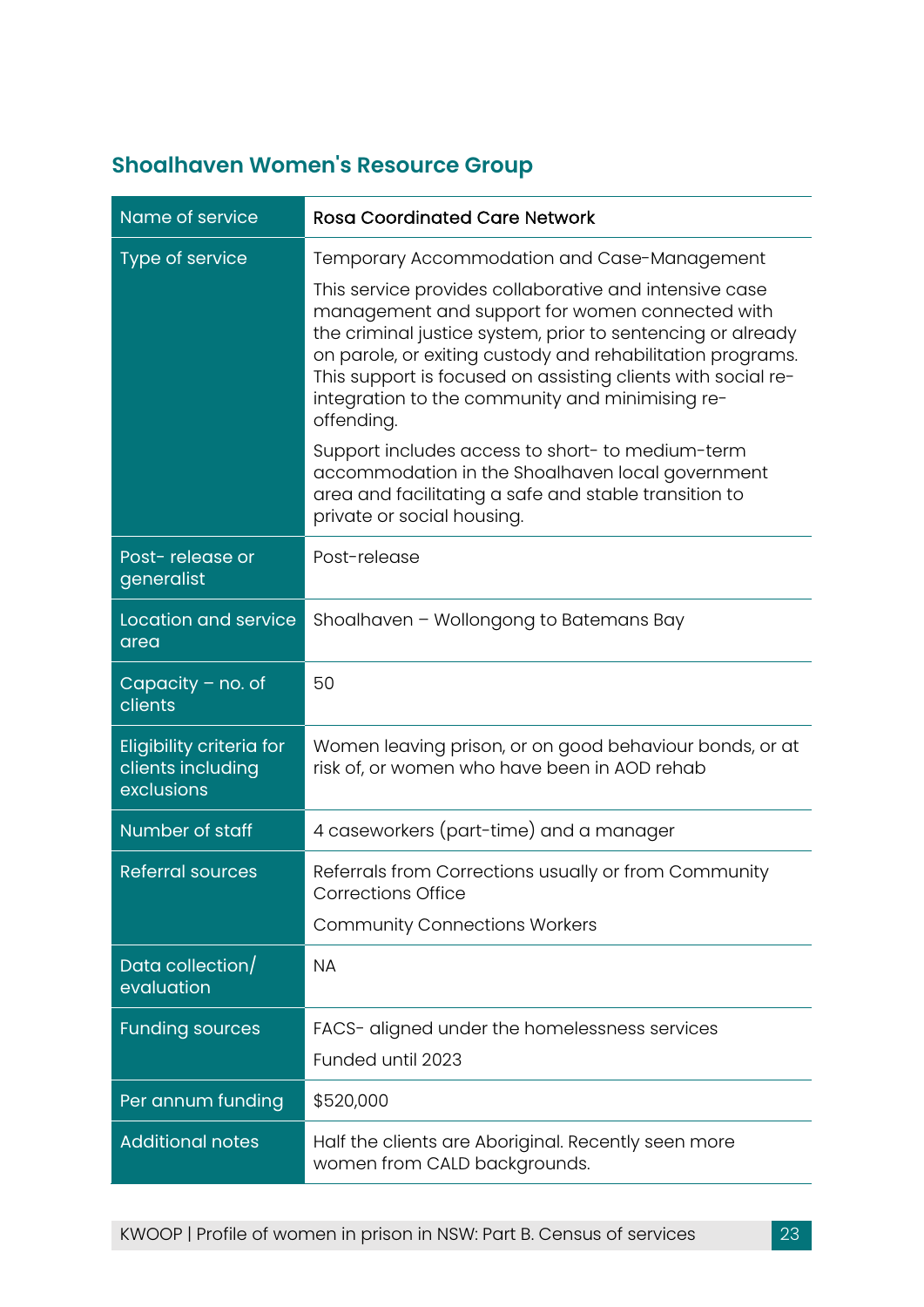#### **Women's Legal Service NSW (WLSNSW) Wirringa Baiya Aboriginal Women's Legal Centre (WB) Western Sydney Community Legal Centre (WSCLC)**

| Name of service               | Legal Education and Advice in Prison (LEAP) for Women<br>program                                                                                                                                                                                                                                      |
|-------------------------------|-------------------------------------------------------------------------------------------------------------------------------------------------------------------------------------------------------------------------------------------------------------------------------------------------------|
| Type of service               | LEAP assists women prisoners in realising and enforcing<br>their human rights, in particular their rights in accessing<br>justice.                                                                                                                                                                    |
|                               | LEAP was started in 2009 by WLSNSW, WB and WSCLC<br>(Hawkesbury-Nepean Community Legal Centre at the<br>time) in response to the high levels of unmet need<br>among women prisoners for family and civil law services.<br>LEAP prioritises access for Aboriginal and Torres Strait<br>Islander women. |
|                               | All LEAP lawyers and community workers are women and<br>they provide a culturally safe, holistic, domestic and<br>sexual violence informed, trauma informed and gendered<br>service.                                                                                                                  |
|                               | LEAP provides free legal advice and casework services,<br>and some community legal education services, in relation<br>to:                                                                                                                                                                             |
|                               | Family law (parenting, property and divorce)<br>$\bullet$<br>Child protection (FaCS) matters<br>$\bullet$<br>Domestic and family violence and AVOs<br>$\bullet$<br>Sexual assault<br>$\bullet$<br>Victims support claims<br>$\bullet$<br>Police and other complaints<br>$\bullet$<br>Discrimination   |
| Post-release or<br>generalist | LEAP works with women in custody, under community<br>supervision and post release. Both WLSNSW and WB also<br>provide statewide civil and family law services to all<br>women in NSW.                                                                                                                 |
| Location and service          | LEAP provides regular face to face legal outreach clinics<br>for women at:                                                                                                                                                                                                                            |
|                               | Dillwynia Correctional Centre                                                                                                                                                                                                                                                                         |
|                               | <b>Emu Plains Correctional Centre</b>                                                                                                                                                                                                                                                                 |
| area                          | Silverwater Women's Correctional Centre                                                                                                                                                                                                                                                               |
|                               | LEAP also provides some face to face services in Mary<br>Wade CC and Berrima Correctional Centre.                                                                                                                                                                                                     |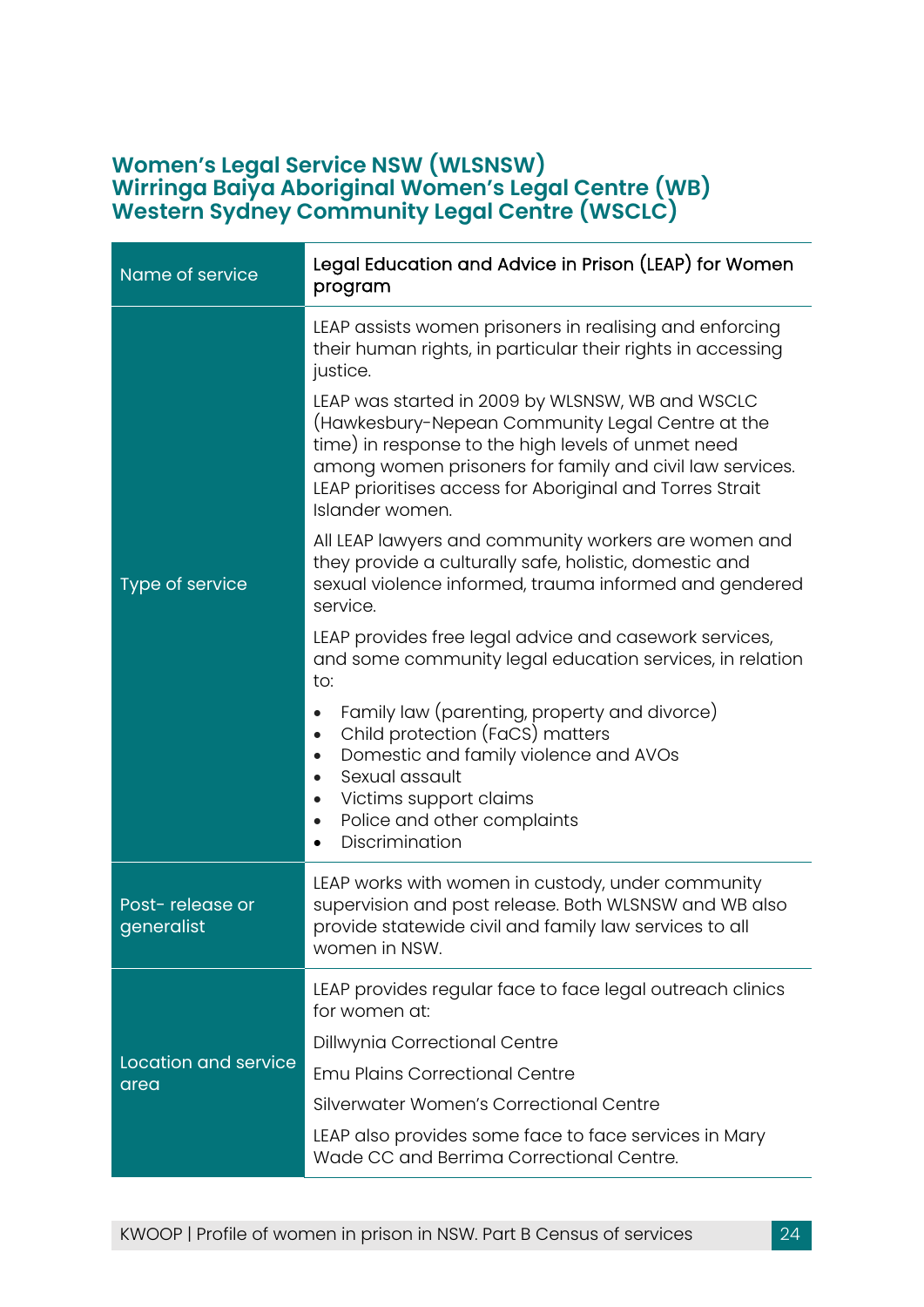|                                                                    | All women in custody can use the prison phones to call<br>Women's Legal Service NSW on #21 and Wirringa Baiya<br>Aboriginal Women's Legal Centre on #20 for a free 10<br>minute call.                                                         |
|--------------------------------------------------------------------|-----------------------------------------------------------------------------------------------------------------------------------------------------------------------------------------------------------------------------------------------|
| Capacity $-$ no. of<br>clients                                     | No specific limit, in response to demand.                                                                                                                                                                                                     |
| <b>Eligibility criteria for</b><br>clients including<br>exclusions | Women in NSW correctional centres, transitional centres<br>and women under community supervision. Young women<br>in youth detention can also be referred on a case by case<br>basis.                                                          |
| Number of staff                                                    | LEAP work is shared by a number of legal and non-legal<br>staff across the three community legal centres.                                                                                                                                     |
| <b>Referral sources</b>                                            | Self referrals, Corrective Services staff, Women's Justice<br>Network, Miranda Project, Community Restorative Centre,<br>Legal Aid, Aboriginal Legal Service, rehab services (e.g.<br>Guthrie House and Jarrah House) and others as required. |
| Data collection/<br>evaluation                                     | LEAP statistics are collected as part of our general<br>database. LEAP has not been evaluated.                                                                                                                                                |
| <b>Funding sources</b>                                             | LEAP has never been funded. The three partner<br>organisations provide the program from their core<br>funding.                                                                                                                                |
| Per annum funding                                                  | \$0 (self-funded)                                                                                                                                                                                                                             |
| <b>Additional notes</b>                                            | https://www.wlsnsw.org.au/legal-services/legal-advice-<br>and-casework/leap-for-women/                                                                                                                                                        |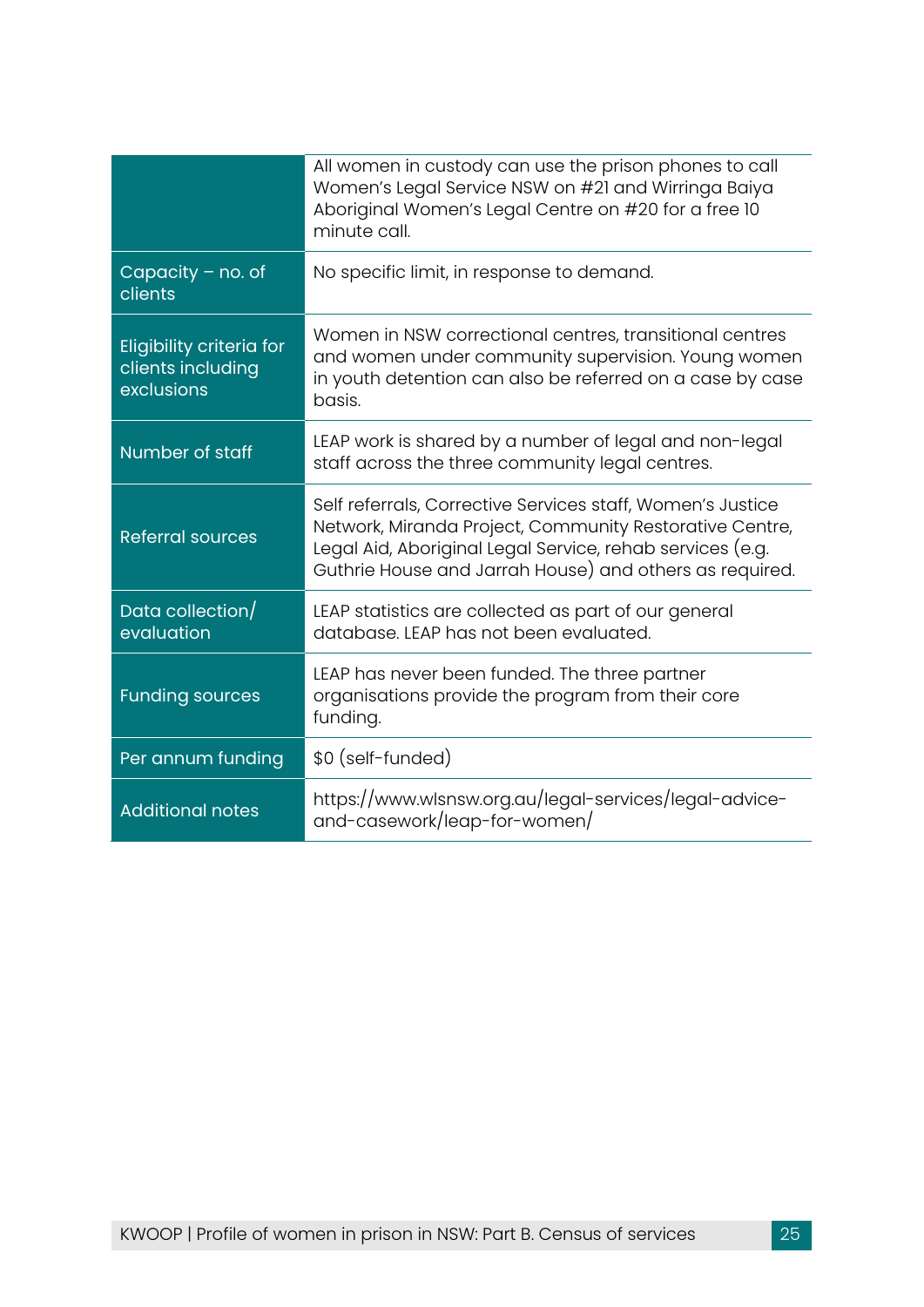## **Women's Justice Network (WJN)**

| Name of service                                                    | <b>Adult Mentoring Program</b>                                                                                                                                                                                                                                                                                                                   |
|--------------------------------------------------------------------|--------------------------------------------------------------------------------------------------------------------------------------------------------------------------------------------------------------------------------------------------------------------------------------------------------------------------------------------------|
| Type of service                                                    | WJN Mentoring Program operates as a gender responsive<br>model of specialised one-on-one volunteer lead<br>mentoring, supported by trained workers providing<br>intensive case management including support for;<br>housing, education & trained, legal, addiction, and health<br>related matters.                                               |
|                                                                    | Mentoring can either commence whilst in prison, via<br>letter-writing and prison visits or whilst in prison and can<br>be offered as a diversion program for women before the<br>courts.                                                                                                                                                         |
|                                                                    | Mentoring provides pro-social, emotional and practical<br>support to women who have been affected by the<br>criminal justice system.                                                                                                                                                                                                             |
|                                                                    | WJN formed in 2008 due to the lack of pro-social support<br>available to women in the criminal justice system and the<br>increases in the recidivism rates for women in NSW. WJN<br>is currently the only community organisation in NSW<br>dedicated solely to mentoring and advocating for<br>women in and exiting the criminal justice system. |
|                                                                    | The ultimate outcome of the Women's Mentoring<br>Program is to assist women to make positive choices and<br>lifestyle changes that promote their global wellbeing,<br>reduce their risk of recidivism and ensure access to basic<br>human rights.                                                                                                |
| Post-release or<br>generalist                                      | Pre and Post release and Diversion                                                                                                                                                                                                                                                                                                               |
| Location and service<br>area                                       | The Mentoring Program provides their service to women<br>residing across all areas of Sydney, Central Coast, Lake<br>Macquarie, and Lower Hunter                                                                                                                                                                                                 |
|                                                                    | Ad hoc locations are included where trained mentors are<br>available.                                                                                                                                                                                                                                                                            |
| Capacity $-$ no. of<br>clients                                     | 70 total<br>(Approx. $50 - 60$ across Sydney and $20 - 30$ across<br>Central Coast, Lake Macquarie, and Lower Hunter)                                                                                                                                                                                                                            |
| <b>Eligibility criteria for</b><br>clients including<br>exclusions | All women affected by the criminal justice who are<br>intending to reside with our identified geographic reach.                                                                                                                                                                                                                                  |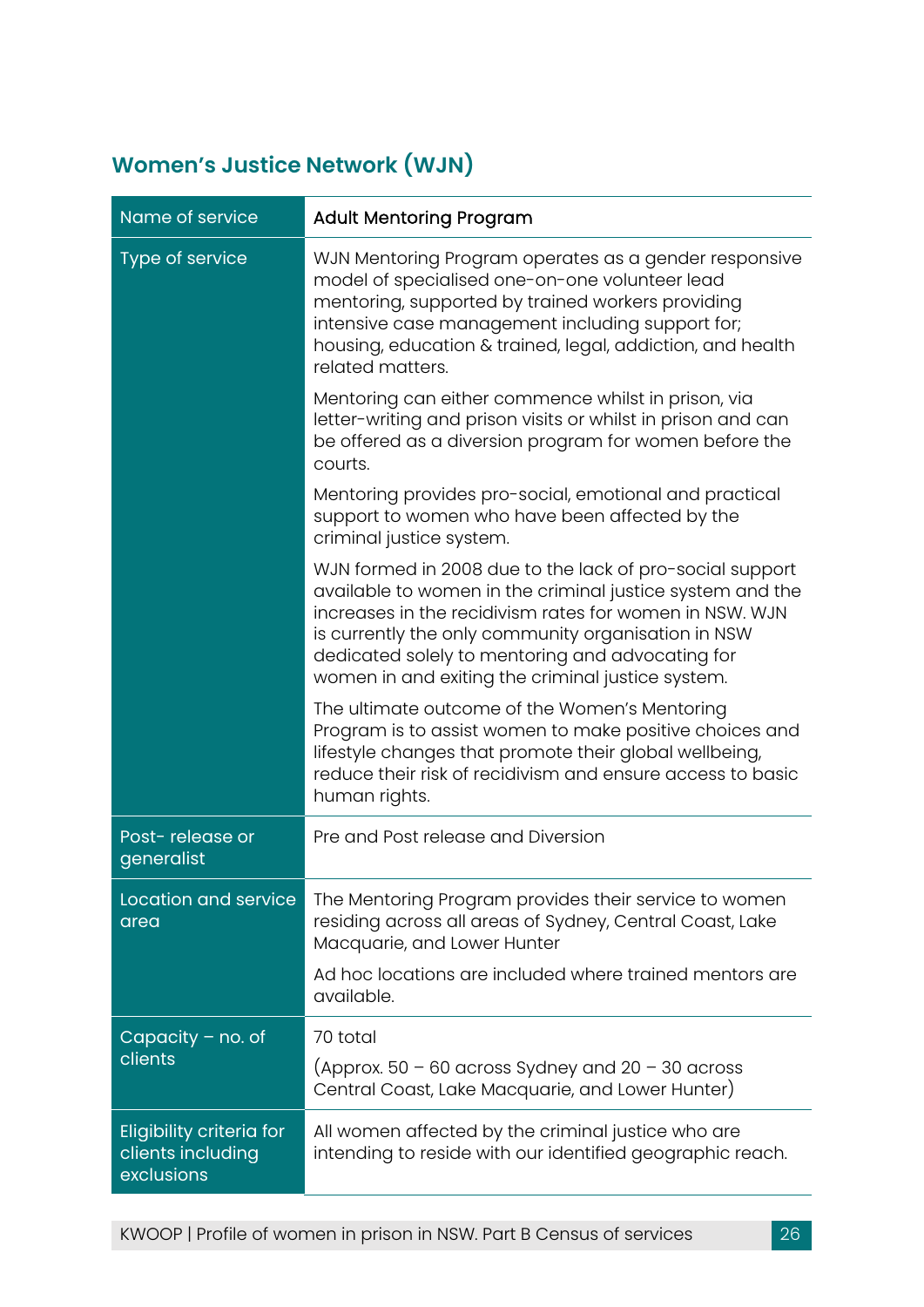| Number of staff                | 2.6 EFT                                                                                                                                                                                                                                                                                                                                                                                                                                                                                                                                                 |
|--------------------------------|---------------------------------------------------------------------------------------------------------------------------------------------------------------------------------------------------------------------------------------------------------------------------------------------------------------------------------------------------------------------------------------------------------------------------------------------------------------------------------------------------------------------------------------------------------|
| <b>Referral sources</b>        | Various - Prison Staff, Parole, drug court, solicitors, legal<br>aid, community agencies                                                                                                                                                                                                                                                                                                                                                                                                                                                                |
| Data collection/<br>evaluation | WIPAN's most recent data collection (2014-2015) revealed<br>that 93% of women who were matched to a Mentor did<br>not return to custody. Thus, the recidivism rate of WIPAN's<br>Mentees is 7%. In comparison, as of 2015, the NSW female<br>recidivism rate is 43-7%. Of the 7% who have returned to<br>custody, all women have maintained contact with their<br>Mentor, via letter writing, and plan to resume the<br>relationship once released. This demonstrates the long<br>lasting rapport and trust built between the Mentor and<br>the Mentee. |
| <b>Funding sources</b>         | FACS, corporate and donations                                                                                                                                                                                                                                                                                                                                                                                                                                                                                                                           |
| Per annum funding              | \$420,000 (Estimate based on 70 clients at cost of \$6,000<br>per women per year)                                                                                                                                                                                                                                                                                                                                                                                                                                                                       |
| <b>Additional notes</b>        | WJN also provides long-term letter writing mentors for<br>women serving long sentences.                                                                                                                                                                                                                                                                                                                                                                                                                                                                 |
|                                | WJN has developed and commenced a Transgender<br>Women's Mentoring Program for both Adult women and<br>female youth.                                                                                                                                                                                                                                                                                                                                                                                                                                    |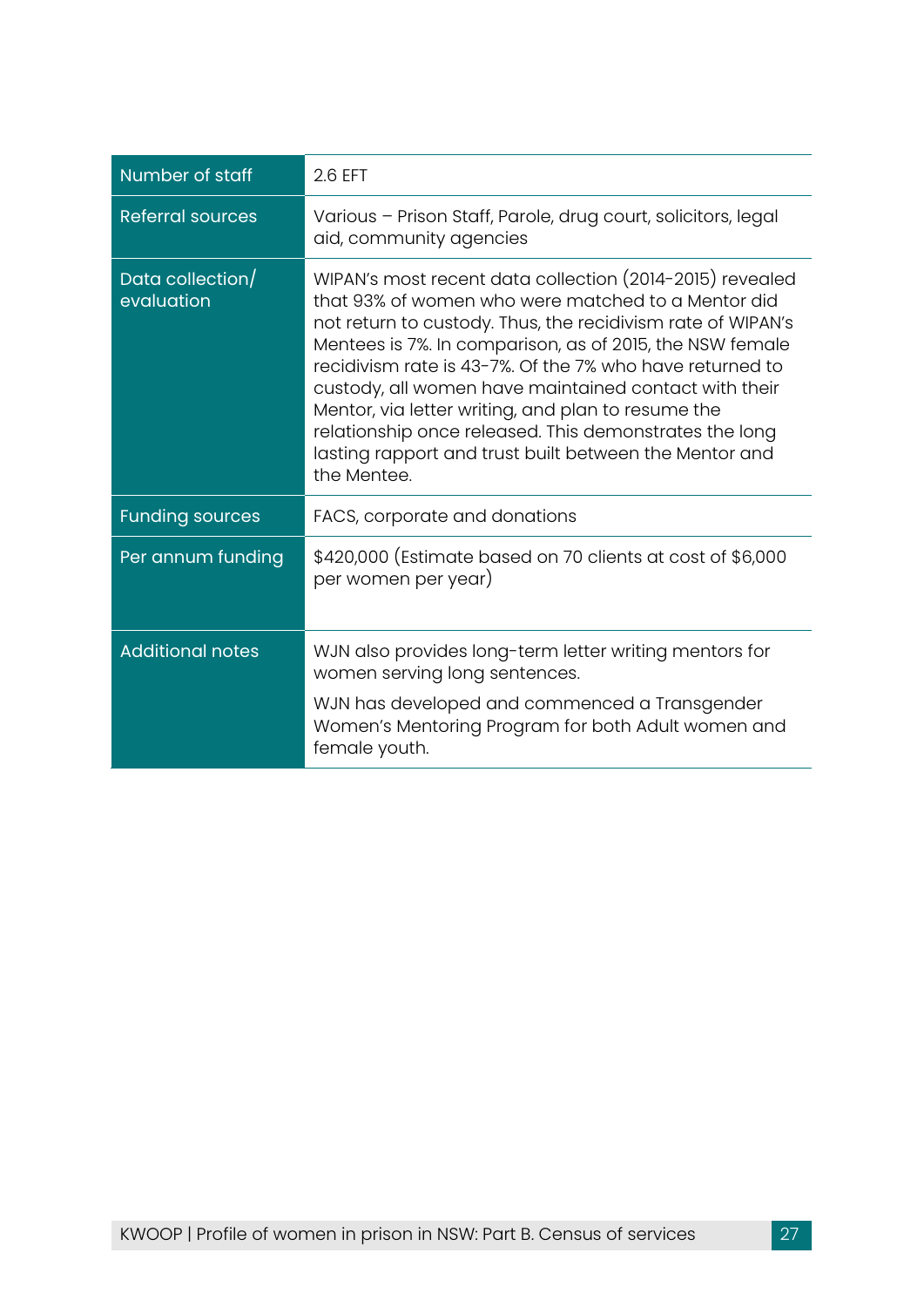## **Women's Justice Network (WJN)**

| Name of service                                                    | Healing from Within (Pilot Program)                                                                           |
|--------------------------------------------------------------------|---------------------------------------------------------------------------------------------------------------|
| <b>Type of service</b>                                             | Group work program                                                                                            |
| Post-release or<br>generalist                                      | In community – post release and/or at risk of going to<br>prison.                                             |
| Location and service<br>area                                       | Inner city and Western Sydney                                                                                 |
| Capacity $-$ no. of<br>clients                                     | 30                                                                                                            |
| <b>Eligibility criteria for</b><br>clients including<br>exclusions | Young females aged 15 - 25 years of age                                                                       |
|                                                                    | Young females who are or are at risk of entering the<br>criminal justice system.                              |
| Number of staff                                                    | 1                                                                                                             |
| <b>Referral sources</b>                                            | Schools, juvenile justice workers and centres, FACS,<br>solicitors and youth services                         |
| Data collection/<br>evaluation                                     | This is a new initiative and is currently being evaluated,<br>with results coming out at the end of the year. |
| <b>Funding sources</b>                                             | FACS-Youth Opportunities. Funded to run 2019 calendar<br>year.                                                |
| Per annum funding                                                  | \$50,000                                                                                                      |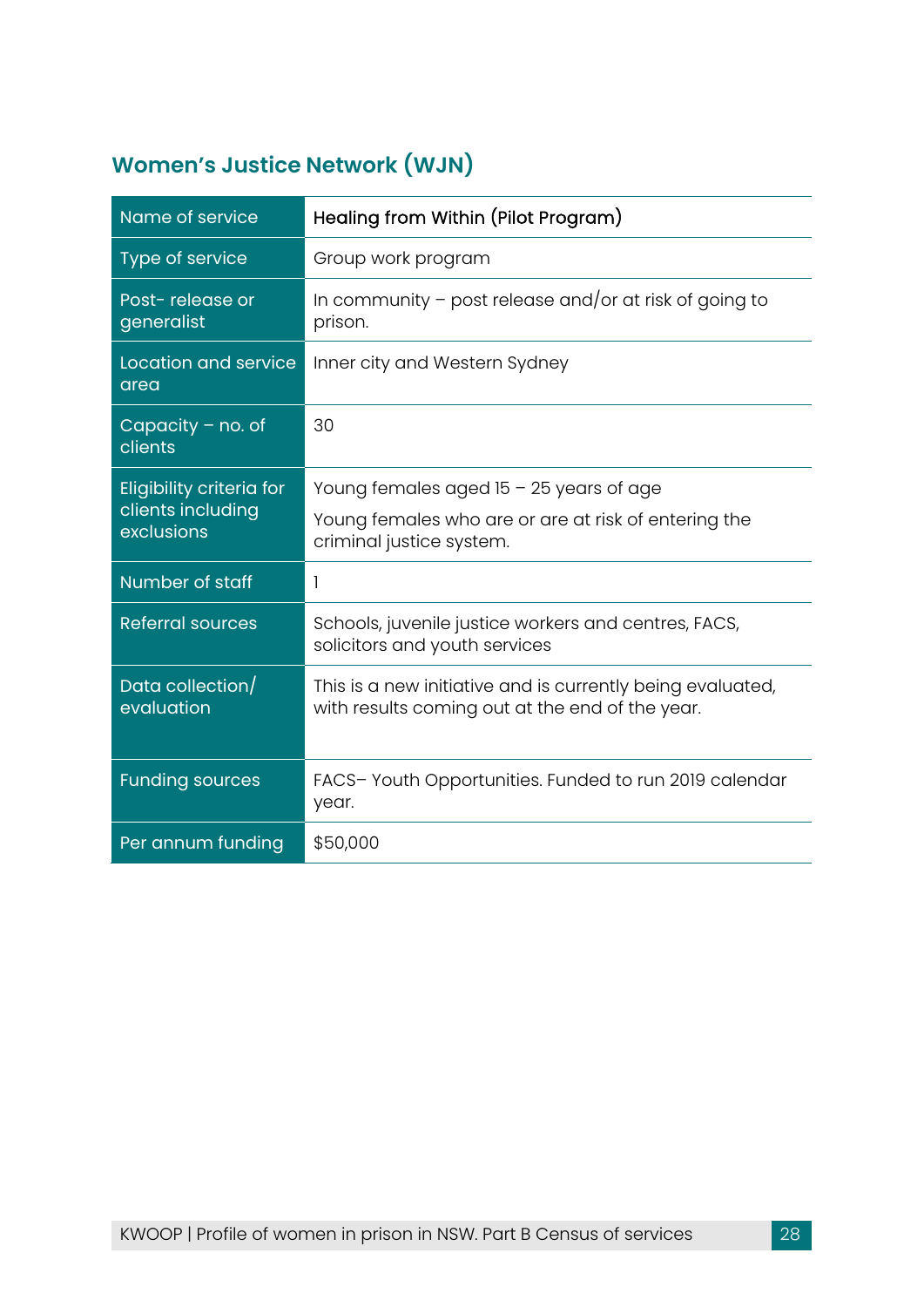## **Women's Justice Network (WJN)**

| Name of service                                                    | My Way Youth Mentoring Program                                                        |
|--------------------------------------------------------------------|---------------------------------------------------------------------------------------|
| <b>Type of service</b>                                             | One on One Mentoring and Intensive case management                                    |
| Post-release or<br>generalist                                      | Pre and Post release and Diversion                                                    |
| Location and service<br>area                                       | All areas of Sydney                                                                   |
| Capacity $-$ no. of<br>clients                                     | 15                                                                                    |
| <b>Eligibility criteria for</b><br>clients including<br>exclusions | Young females aged $15 - 25$ years of age                                             |
|                                                                    | Young females who are or are at risk of entering the<br>criminal justice system.      |
| Number of staff                                                    | 6 EFT                                                                                 |
| <b>Referral sources</b>                                            | Schools, juvenile justice workers and centres, FACS,<br>solicitors and youth services |
| Data collection/<br>evaluation                                     | Internal evaluation                                                                   |
| <b>Funding sources</b>                                             | Corporate, philanthropic & donations                                                  |
| Per annum funding                                                  | \$120,000 (estimate based on 15 clients at costs of \$8,000<br>per year)              |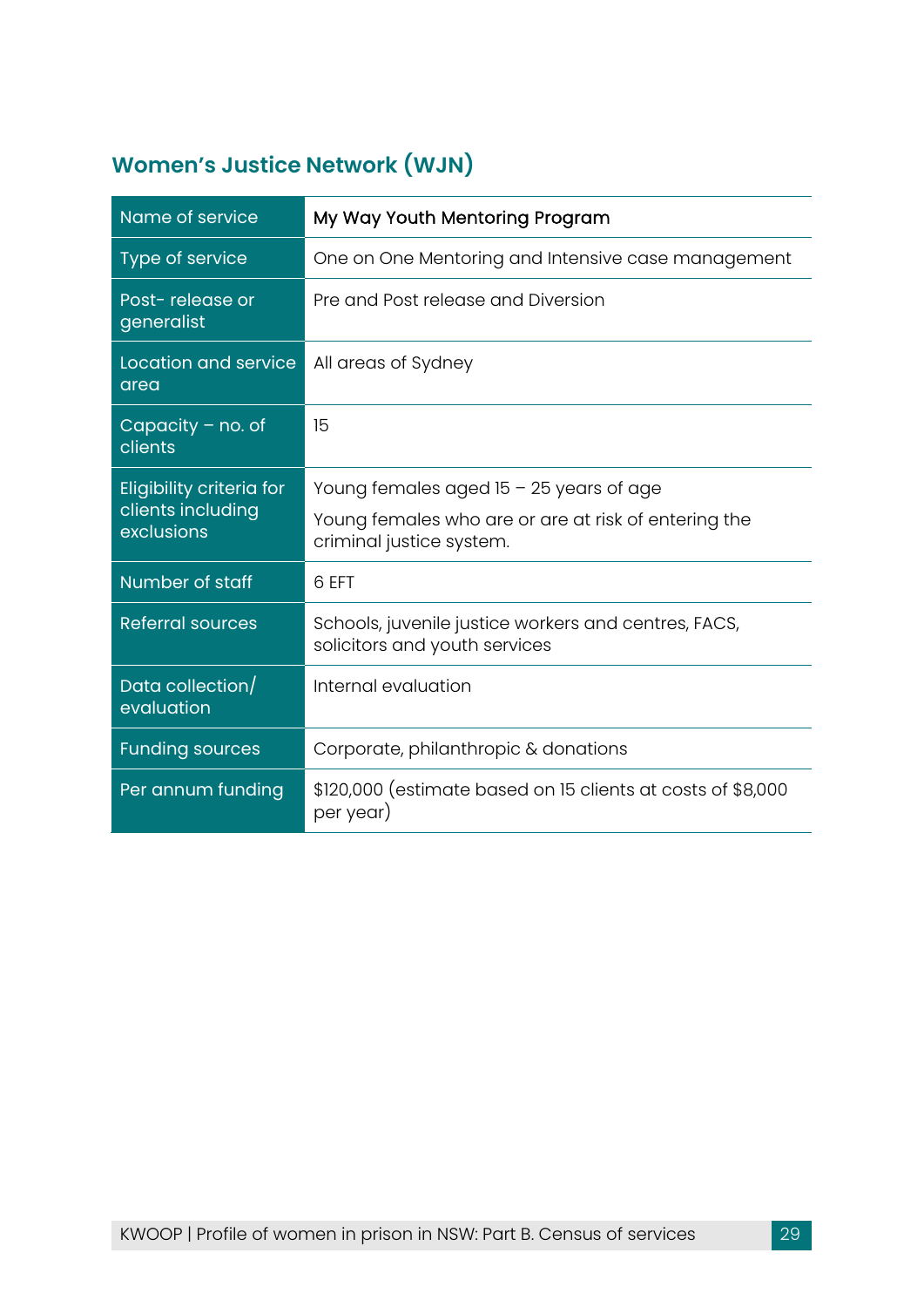## **List of Corrective Services NSW current (and planned) programs for women**

| Name of service                                             | <b>Bolwara Transitional Centre</b>                                                                                                                                                                                                                                                                                 |
|-------------------------------------------------------------|--------------------------------------------------------------------------------------------------------------------------------------------------------------------------------------------------------------------------------------------------------------------------------------------------------------------|
| Type of service                                             | Transitional centre provide support for female offenders<br>approaching release from custody.                                                                                                                                                                                                                      |
|                                                             | Bolwara focuses on Aboriginal women and provides<br>support for women who have histories of alcohol and<br>other drugs use.                                                                                                                                                                                        |
| Post-release or<br>generalist                               | Post-release                                                                                                                                                                                                                                                                                                       |
| Location and service<br>area                                | <b>Emu Plains</b>                                                                                                                                                                                                                                                                                                  |
| Capacity $-$ no. of<br>clients                              | <b>NA</b>                                                                                                                                                                                                                                                                                                          |
| Eligibility criteria for<br>clients including<br>exclusions | Aboriginal women with AOD                                                                                                                                                                                                                                                                                          |
| Number of staff                                             | <b>NA</b>                                                                                                                                                                                                                                                                                                          |
| <b>Referral sources</b>                                     | <b>NA</b>                                                                                                                                                                                                                                                                                                          |
| Data collection/<br>evaluation                              | <b>NA</b>                                                                                                                                                                                                                                                                                                          |
| <b>Funding sources</b>                                      | <b>CSNSW</b>                                                                                                                                                                                                                                                                                                       |
| Per annum funding                                           | <b>NA</b>                                                                                                                                                                                                                                                                                                          |
| <b>Additional notes</b>                                     | Also have a mothers and children's program                                                                                                                                                                                                                                                                         |
|                                                             | CSNSW provides early intervention support, services and<br>programs that engage parents and children in<br>appropriate activities. There are opportunities for mothers<br>and female primary carers to acquire new parenting skills<br>in a supervised environment that offers continuous<br>guidance and support. |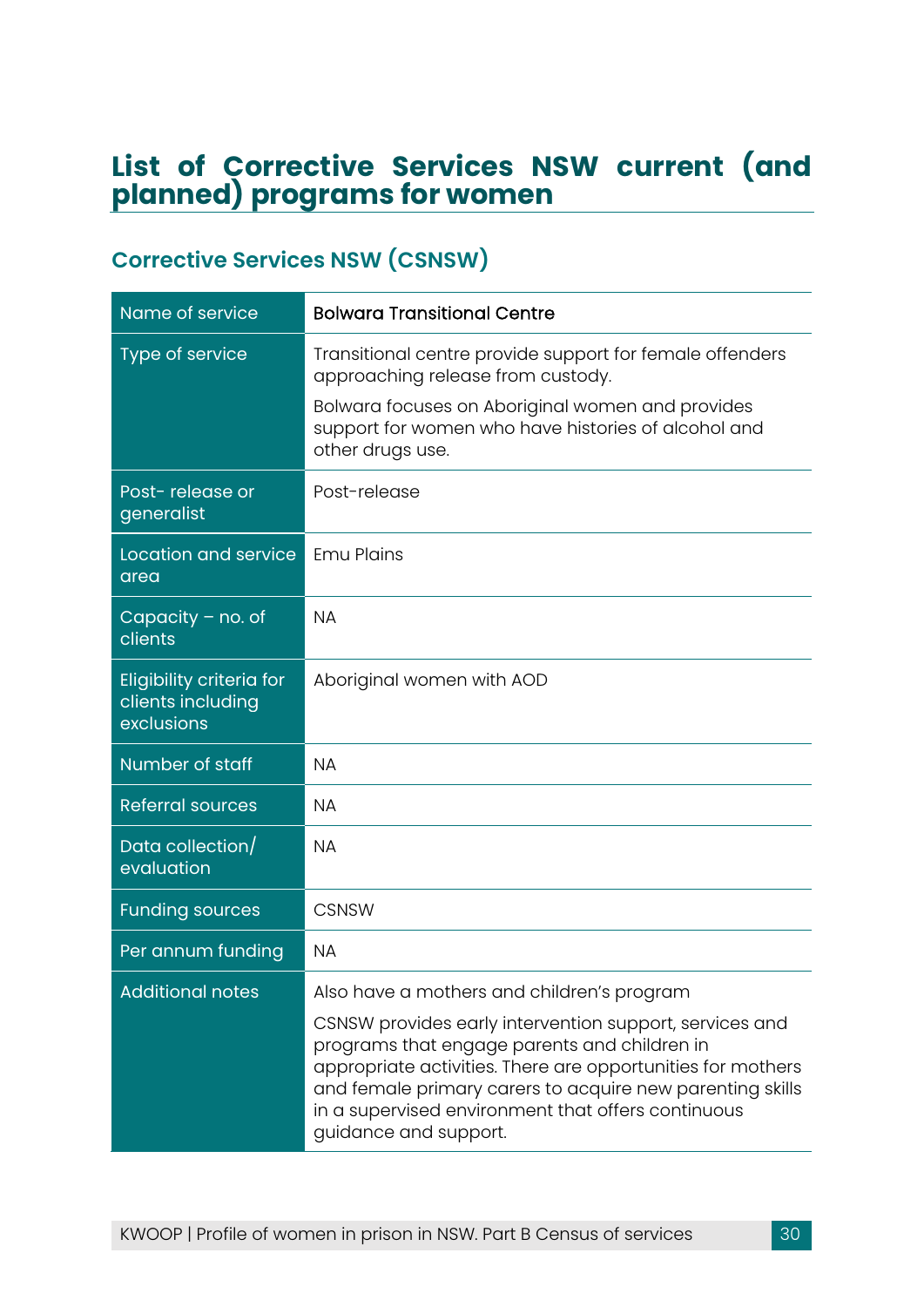| Name of service                                                    | <b>Parramatta Transitional Centre</b>                                                                                                                                                                                                                                                                              |
|--------------------------------------------------------------------|--------------------------------------------------------------------------------------------------------------------------------------------------------------------------------------------------------------------------------------------------------------------------------------------------------------------|
| Type of service                                                    | The Parramatta Transitional Centre supports female<br>inmates serving longer sentences who are also preparing<br>for release.                                                                                                                                                                                      |
|                                                                    | This transitional support is designed to help the women<br>successfully return to the community and minimise their<br>risk of re-offending.                                                                                                                                                                        |
| Post-release or<br>generalist                                      | Post-release                                                                                                                                                                                                                                                                                                       |
| Location and service<br>area                                       | Parramatta                                                                                                                                                                                                                                                                                                         |
| Capacity $-$ no. of<br>clients                                     | <b>NA</b>                                                                                                                                                                                                                                                                                                          |
| <b>Eligibility criteria for</b><br>clients including<br>exclusions | Aboriginal women with AOD                                                                                                                                                                                                                                                                                          |
| Number of staff                                                    | <b>NA</b>                                                                                                                                                                                                                                                                                                          |
| <b>Referral sources</b>                                            | <b>NA</b>                                                                                                                                                                                                                                                                                                          |
| Data collection/<br>evaluation                                     | <b>NA</b>                                                                                                                                                                                                                                                                                                          |
| <b>Funding sources</b>                                             | <b>CSNSW</b>                                                                                                                                                                                                                                                                                                       |
| Per annum funding                                                  | <b>NA</b>                                                                                                                                                                                                                                                                                                          |
| <b>Additional notes</b>                                            | Also have a mothers and children's program                                                                                                                                                                                                                                                                         |
|                                                                    | CSNSW provides early intervention support, services and<br>programs that engage parents and children in<br>appropriate activities. There are opportunities for mothers<br>and female primary carers to acquire new parenting skills<br>in a supervised environment that offers continuous<br>guidance and support. |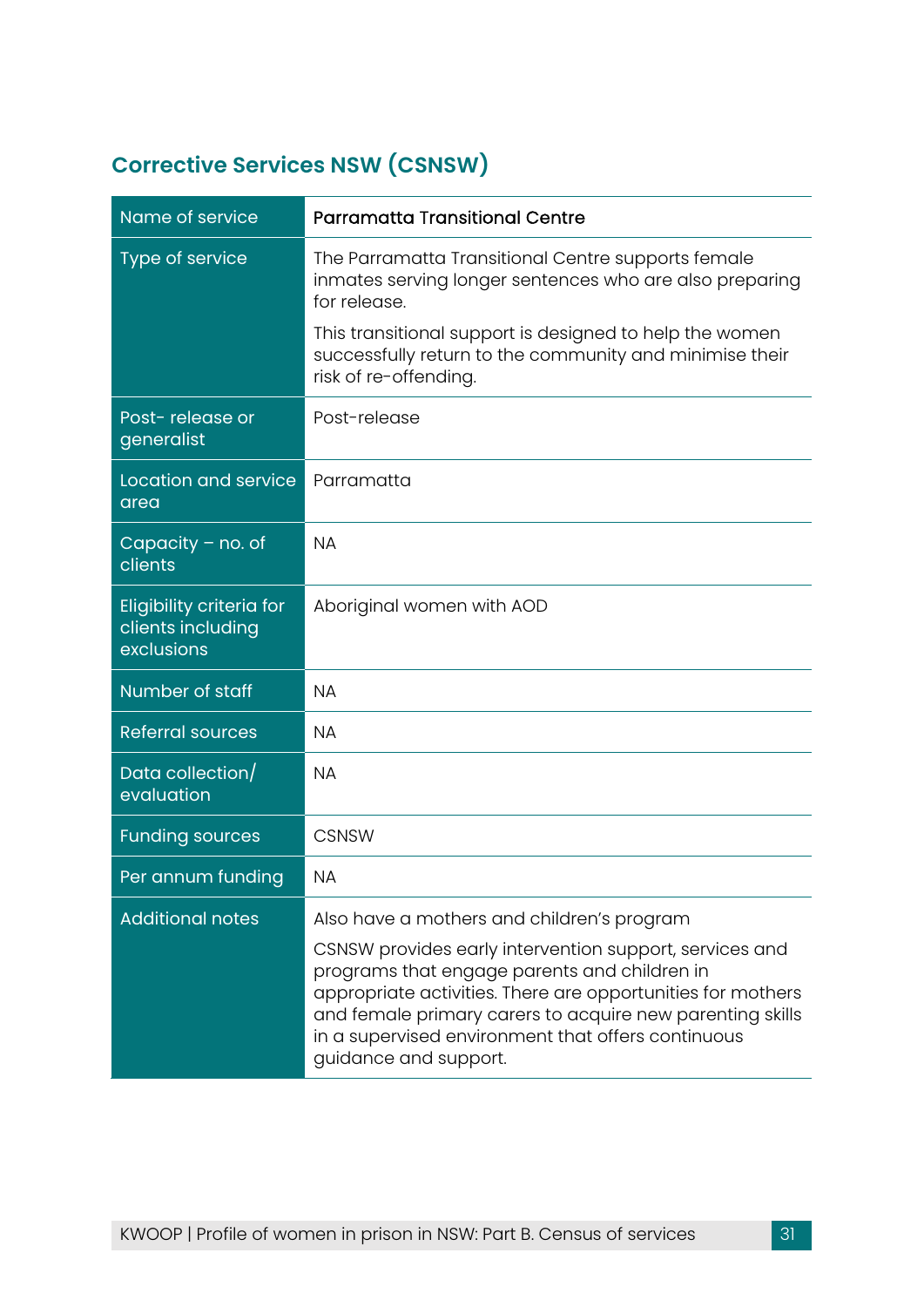| Name of service                                                    | Gundanha (Wiradjuri word meaning shelter) Aboriginal<br>Women's Employment Program                                                                                                                                                                                                                                                                                                                                                                                 |
|--------------------------------------------------------------------|--------------------------------------------------------------------------------------------------------------------------------------------------------------------------------------------------------------------------------------------------------------------------------------------------------------------------------------------------------------------------------------------------------------------------------------------------------------------|
| Type of service                                                    | Gundanha is a dedicated employment and training<br>facility for Aboriginal women in the building and<br>construction industry located at Wellington Correctional<br>Centre.                                                                                                                                                                                                                                                                                        |
|                                                                    | The program aims to provide participants with:                                                                                                                                                                                                                                                                                                                                                                                                                     |
|                                                                    | employment readiness skills through real world<br>construction work<br>pre-release employment pathways, post-release<br>planning and tailored mentoring<br>TAFE construction industry competency training and<br>$\bullet$<br>qualifications<br>contact with the Aboriginal community and offers<br>$\bullet$<br>significant contact with Aboriginal culture<br>Social and emotional well-being programs<br>٠<br>post-release mentoring for up to six months.<br>٠ |
| Post-release or<br>generalist                                      | Pre and post-release                                                                                                                                                                                                                                                                                                                                                                                                                                               |
| Location and<br>service area                                       | Wellington Correctional Centre                                                                                                                                                                                                                                                                                                                                                                                                                                     |
| Capacity $-$ no. of<br>clients                                     | <b>NA</b>                                                                                                                                                                                                                                                                                                                                                                                                                                                          |
| <b>Eligibility criteria for</b><br>clients including<br>exclusions | Aboriginal women<br>٠<br>Currently in prison<br>$\bullet$                                                                                                                                                                                                                                                                                                                                                                                                          |
| Number of staff                                                    | <b>TBC</b>                                                                                                                                                                                                                                                                                                                                                                                                                                                         |
| <b>Referral sources</b>                                            | <b>CSNSW</b>                                                                                                                                                                                                                                                                                                                                                                                                                                                       |
| Data collection/<br>evaluation                                     | <b>NA</b>                                                                                                                                                                                                                                                                                                                                                                                                                                                          |
| <b>Funding sources</b>                                             | CSNSW- Commonwealth's Indigenous Advance Strategy                                                                                                                                                                                                                                                                                                                                                                                                                  |
| Per annum funding                                                  | \$1,815,000                                                                                                                                                                                                                                                                                                                                                                                                                                                        |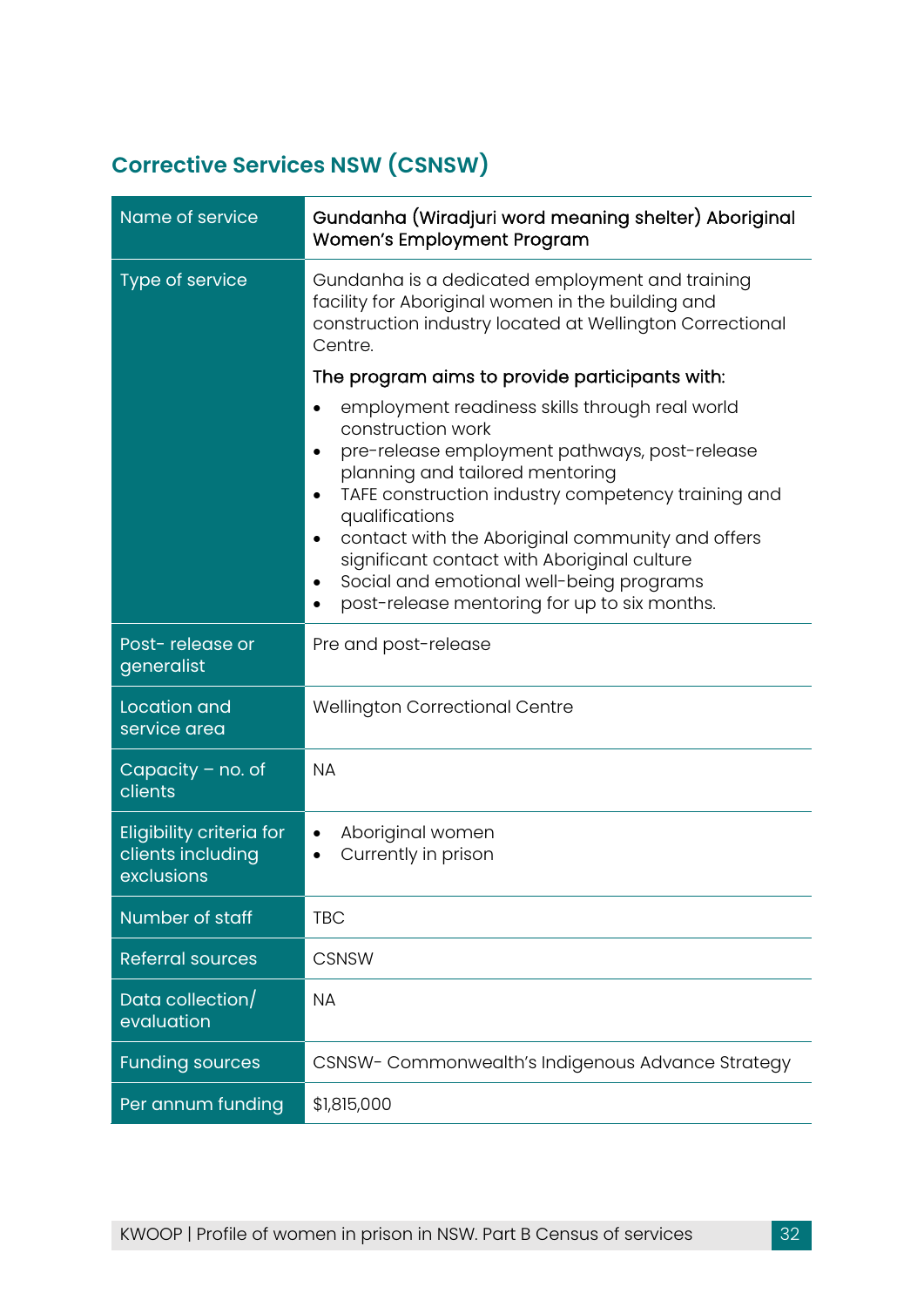| Name of service                                             | <b>Employment and Training Hub</b>                                                                                                                                                                                                                                                                                                                                                                                                                                                                                    |
|-------------------------------------------------------------|-----------------------------------------------------------------------------------------------------------------------------------------------------------------------------------------------------------------------------------------------------------------------------------------------------------------------------------------------------------------------------------------------------------------------------------------------------------------------------------------------------------------------|
| Type of service                                             | The Employment and Training Hub for Aboriginal women<br>will provide intensive support and programs to assist with<br>successful transition into the workforce located just<br>outside the Emu Plains Correctional Centre<br>The program will have a dedicated Aboriginal Senior<br>Program Manager and aims to provide participants                                                                                                                                                                                  |
|                                                             | with:<br>employment readiness skills through career                                                                                                                                                                                                                                                                                                                                                                                                                                                                   |
|                                                             | development workshops<br>accredited training in barista skills<br>٠<br>life skills for women that builds links with the Aboriginal<br>community and Aboriginal culture<br>therapeutic interventions focusing on trauma, building<br>$\bullet$<br>family dynamics, substance abuse and mental health<br>issues<br>pre and post transitional support and reintegration<br>٠<br>services<br>health and wellbeing programs that improves personal<br>٠<br>health and assists with abstaining from unhealthy<br>substances |
| Post-release or<br>generalist                               | Pre and post transitional support                                                                                                                                                                                                                                                                                                                                                                                                                                                                                     |
| Location and<br>service area                                | <b>Emu Plains Correctional Centre</b>                                                                                                                                                                                                                                                                                                                                                                                                                                                                                 |
| Capacity $-$ no. of<br>clients                              | <b>NA</b>                                                                                                                                                                                                                                                                                                                                                                                                                                                                                                             |
| Eligibility criteria for<br>clients including<br>exclusions | Aboriginal women<br>Currently in prison                                                                                                                                                                                                                                                                                                                                                                                                                                                                               |
| Number of staff                                             | <b>NA</b>                                                                                                                                                                                                                                                                                                                                                                                                                                                                                                             |
| <b>Referral sources</b>                                     | <b>NA</b>                                                                                                                                                                                                                                                                                                                                                                                                                                                                                                             |
| Data collection/<br>evaluation                              | <b>NA</b>                                                                                                                                                                                                                                                                                                                                                                                                                                                                                                             |
| <b>Funding sources</b>                                      | CSNSW- Commonwealth's Indigenous Advance Strategy                                                                                                                                                                                                                                                                                                                                                                                                                                                                     |
| Per annum funding                                           | \$865,000                                                                                                                                                                                                                                                                                                                                                                                                                                                                                                             |